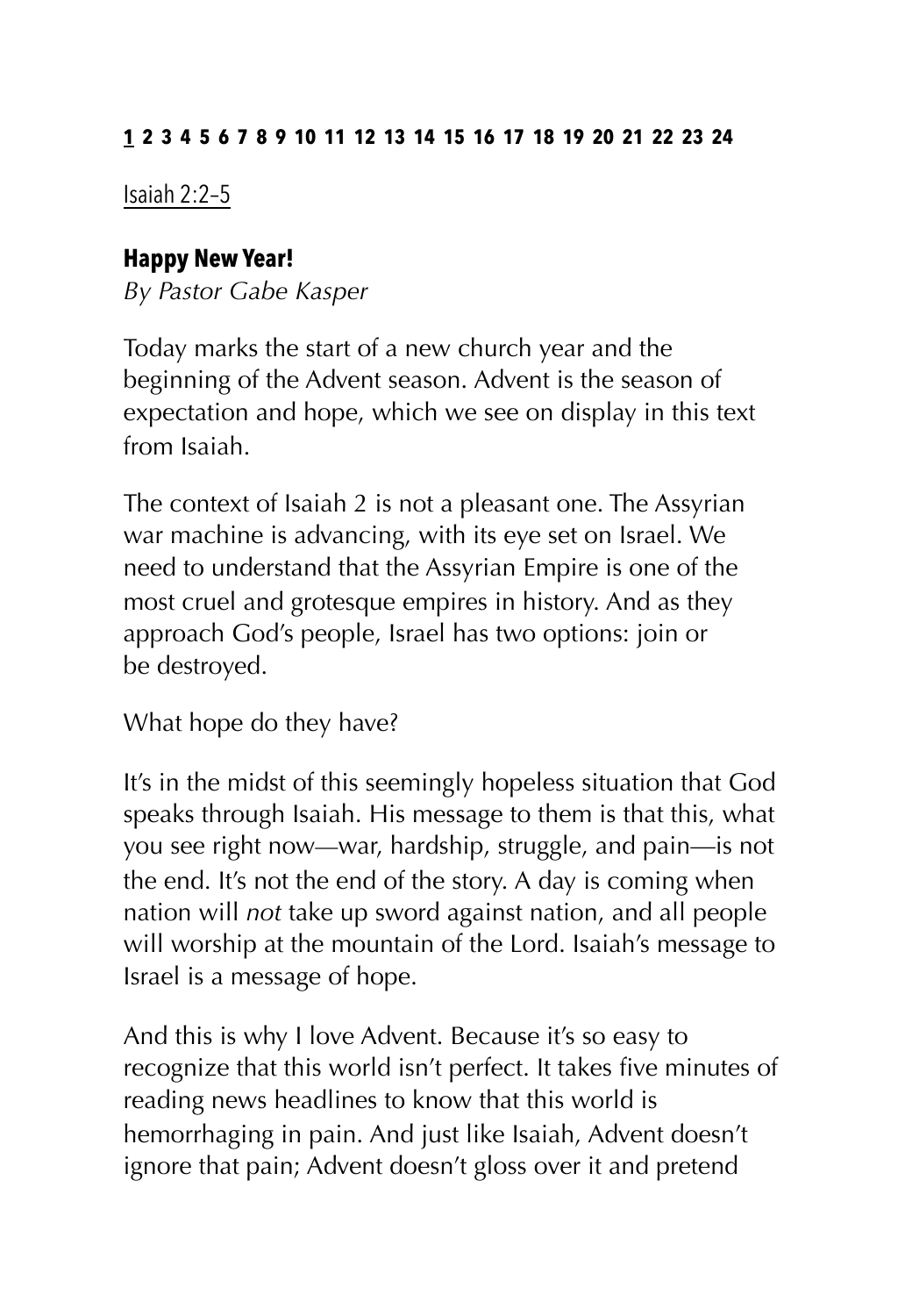like it's not there. No, the season of Advent exposes the ache of the world, but instead of letting us fall into despair, Advent shoots through that pain with hope.

A hope that says this is not the end of the story.

This is not the end of the story because Jesus is coming back. He came once and He's coming again to redeem and restore all things.

# **Reflection:**

Where in your life do you need to place your hope in the promise of the restoring work of Jesus?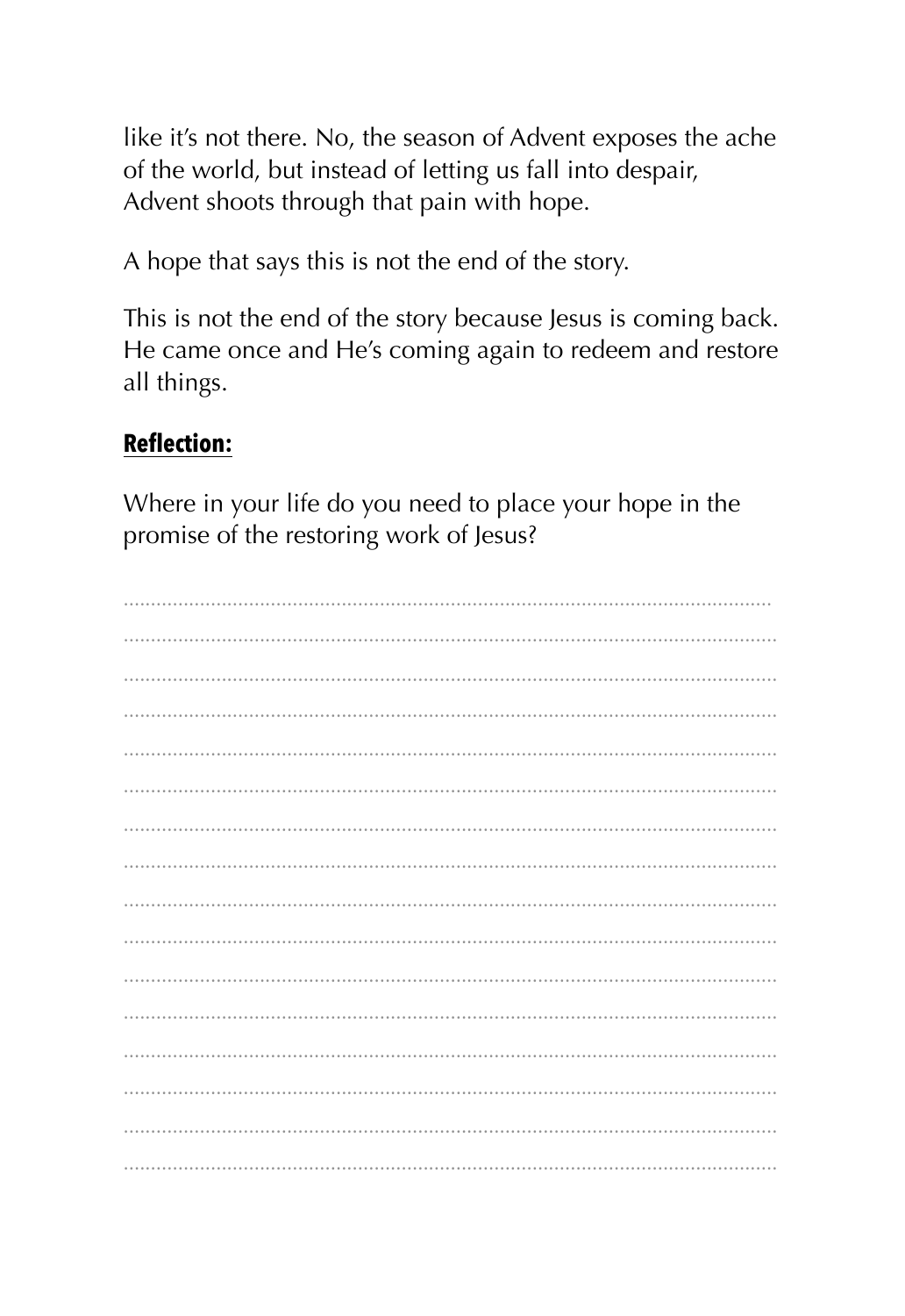#### 1 **2 3 4 5 6 7 8 9 10 11 12 13 14 15 16 17 18 19 20 21 22 23 24**

Isaiah 9:1–7

### **Deep Darkness to Wonderful Light**

*by Rachel Thoms* 

Gloom. Anguish. Contempt. Darkness. The people of Israel are suffering. Not only are they suffering; they're suffering without hope. Their darkness is deep; their anguish is consuming.

They need a Savior.

Like the Israelites, we experience darkness. Physical pain, mental illness, financial strain, grief, loss, and doubt consume our lives and leave us feeling like we are wandering through a desert. Our darkness is deep, and our anguish is consuming.

We need a Savior — and we have One.

This text says this child, our Savior, is for YOU. This child is not for "her," or "him," or "them." This child is for me, for you, for US! God's Son overcomes the deep darkness in our lives with heavenly, wonderful light. He is our Wonderful Counselor, Mighty God, Everlasting Father, Prince of Peace.

When we experience darkness, we can call out to our Light, our Counselor, our Peace, our Hope. We can call out to our Savior, Jesus.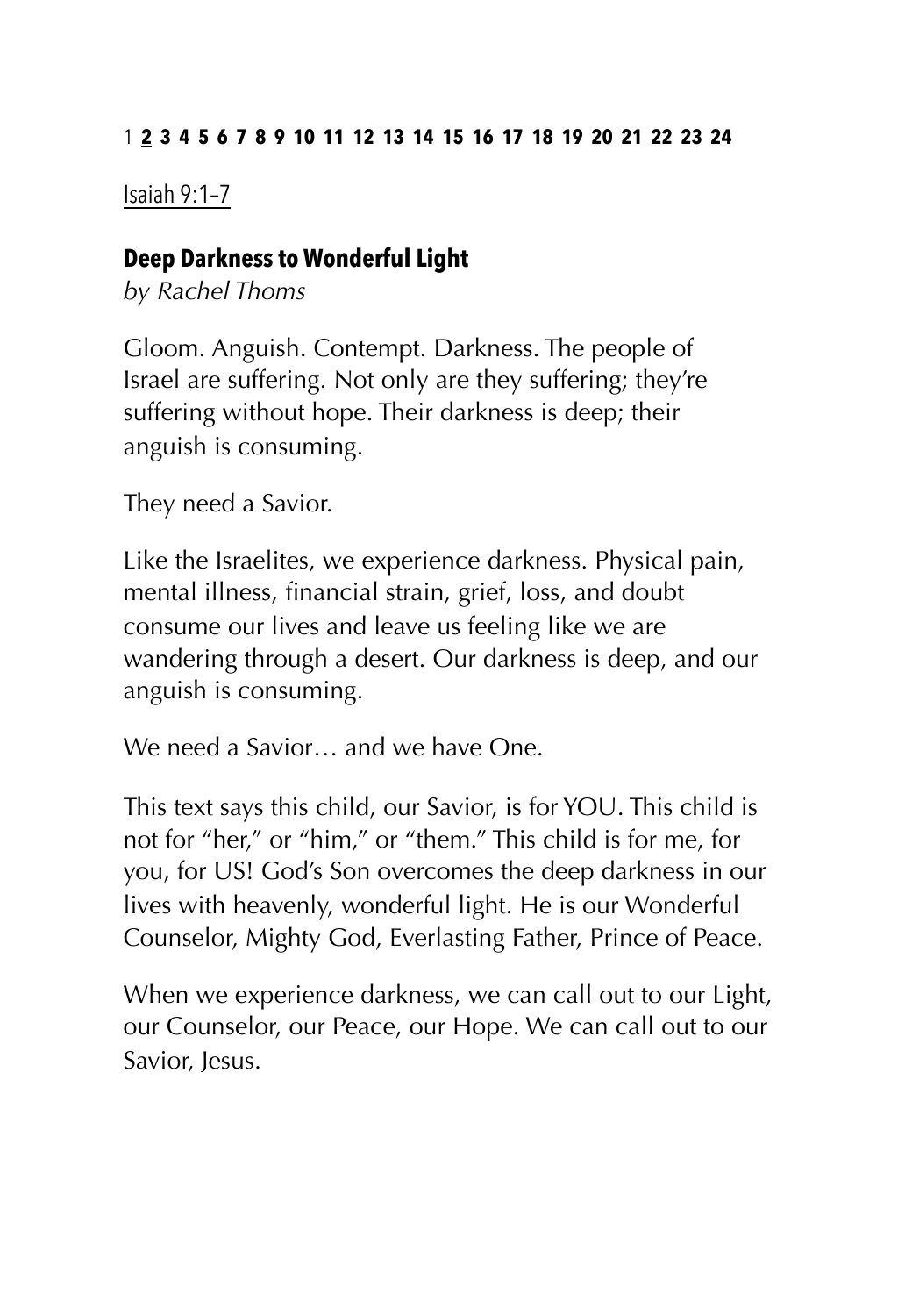What darkness in your life is in need of light? What can you surrender to our Savior?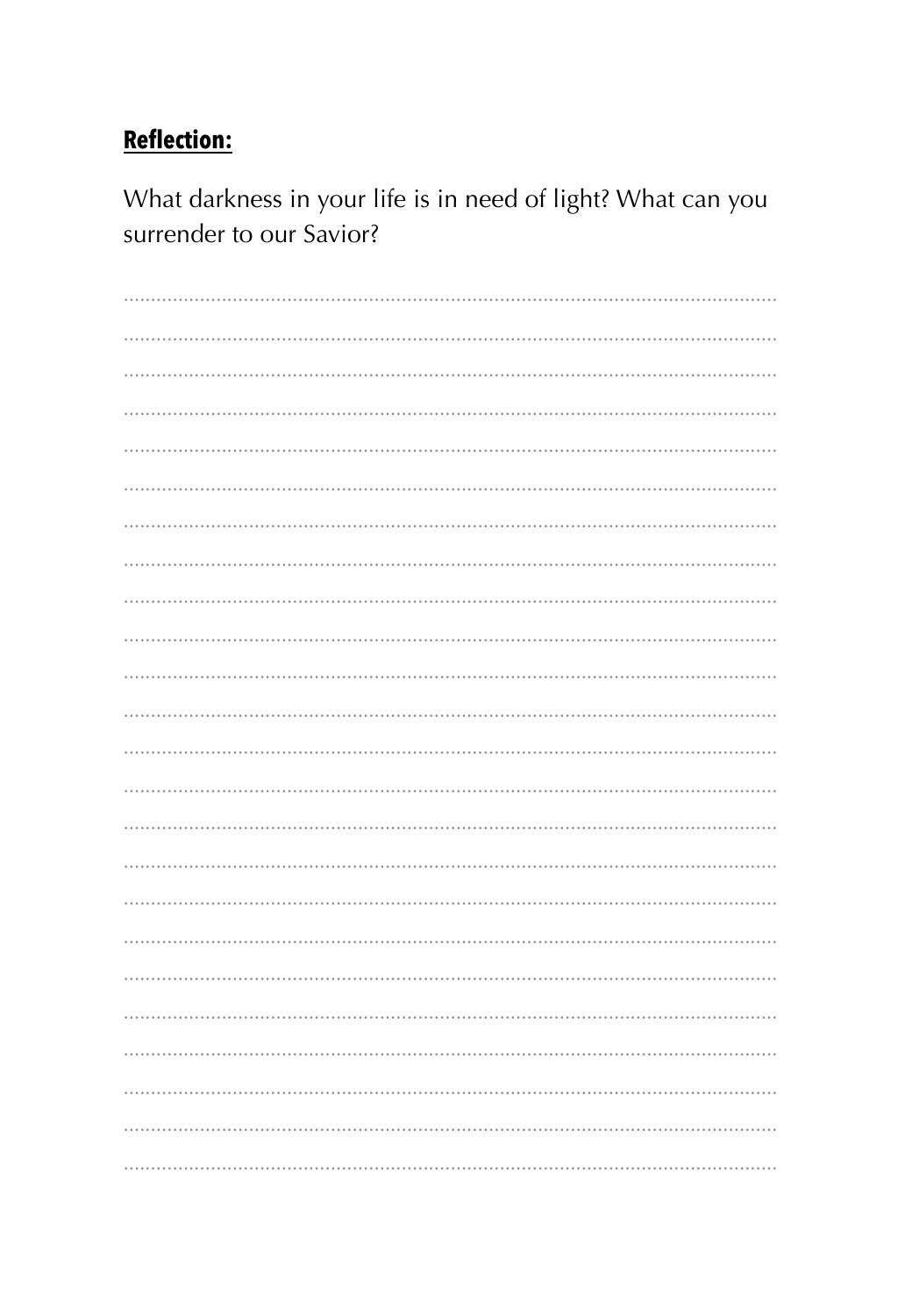#### 12 **3 4 5 6 7 8 9 10 11 12 13 14 15 16 17 18 19 20 21 22 23 24**

Isaiah 11:1–9

#### **Seeing Like the Savior**

*by Linda Conzelmann* 

Throughout Scripture, Jesus sees and acts beyond the exterior. He consistently surprises his listeners and us because He does not see things as we do. According to Isaiah, "He will consider more than what meets the eye." In our complex, conflicted world, what does this mean?

Because He is a loving, all-knowing God, He has the vision to see *internally* and *eternally*. He knows very well that a wolf will naturally devour a lamb, but He also knows that in the Kingdom of God, *"the wolf will live peacefully with the wobbly-kneed lamb."* He casts this vision for a future time when the earth is redeemed.

However, as the redeemed people of God, we don't need to wait until heaven to have Jesus' perspective. Through His Spirit, we can embrace His vision now. Just as the mighty do not threaten the weak in these verses, we too can live peacefully with those who have been marginalized or with others whom we may not understand or agree with. We need to re-see those who are homeless, illegal, imprisoned, elderly, liberal/conservative, or identify as LGBTQ.

Like Jesus, we need to have the fear of the LORD rather than the fear of "the Other." As Christians, perhaps we need to have the unexpected response to those different from us. This Christmas season, may we find hope as we allow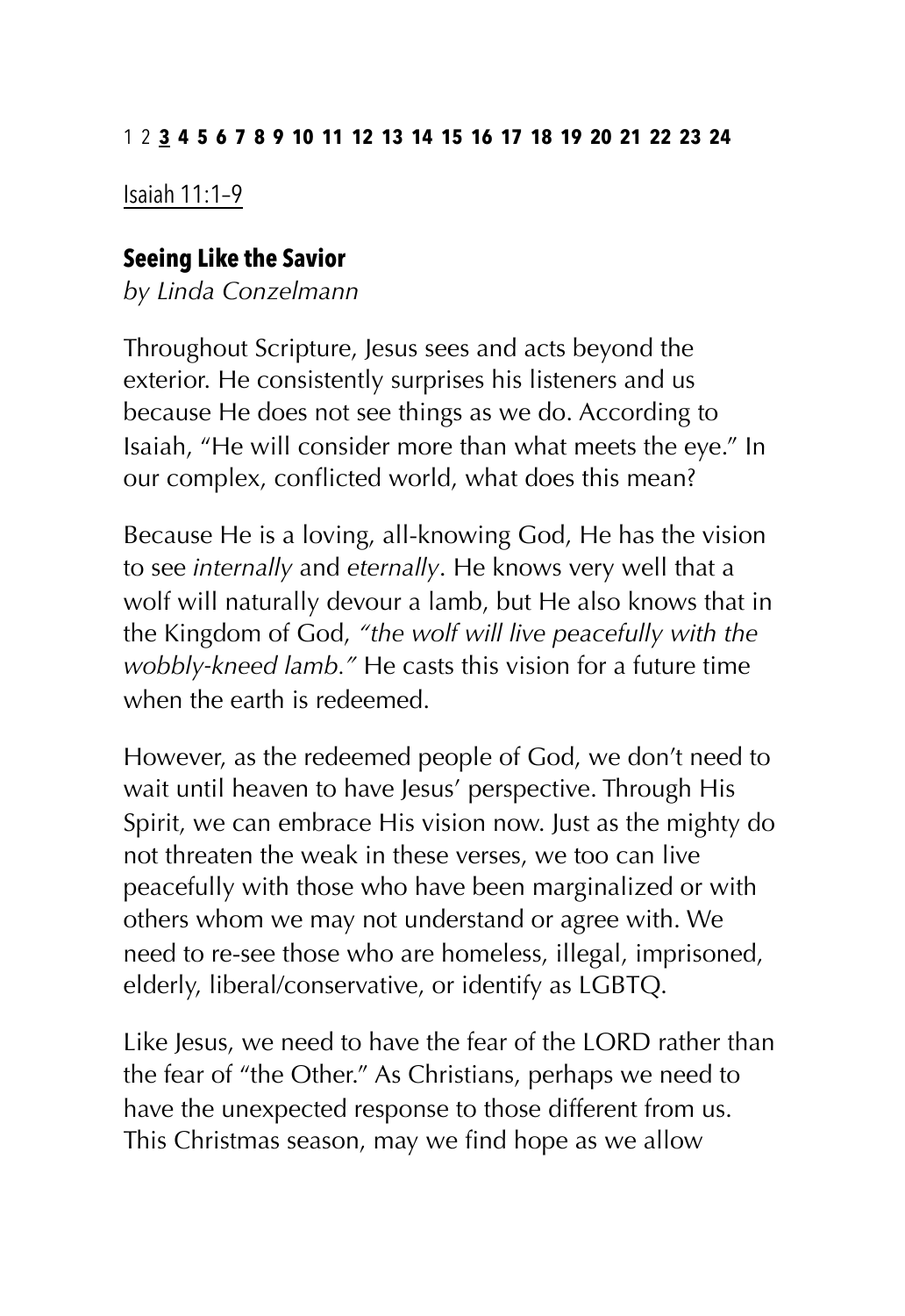"the little Child who tends them all" to show us a fresh way to love all of God's image bearers.

# **Reflection:**

How do I see others who are different than I? How do I act toward them?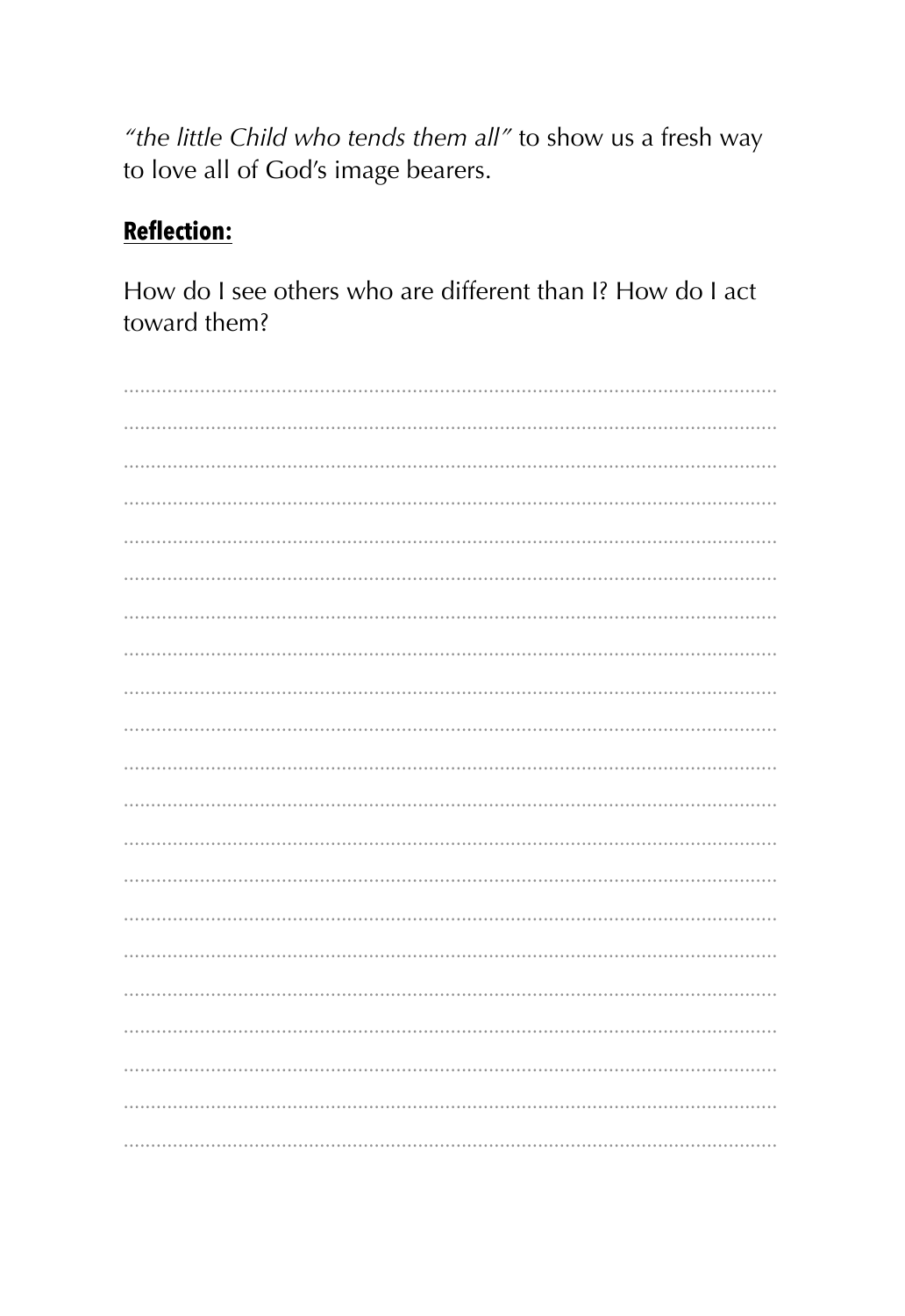#### 123 **4 5 6 7 8 9 10 11 12 13 14 15 16 17 18 19 20 21 22 23 24**

Isaiah 11:10–16

#### **God's Deepest Desire: Gathering His People**

*by Deaconess Norma Polk* 

In Isaiah chapter eleven, God reveals His heart— His deepest desire. And what is that desire? To gather people from all backgrounds and from every corner of the world into His Kingdom!

In v.10 God promised, *"In that day the Root of Jesse will stand as a banner for the peoples; the nations will rally to him, and his resting place will be glorious."* The root of Jesse refers to the Messiah, Jesus, who was nailed to the cross as a sign of His love for us. His compassion is shown in v.11: He extends His hand to recover the remnant of His people. St. Paul in Romans 11:5 wrote, *"So too at the present time there is a remnant, chosen by grace."* 

I grew up as a practicing Muslim in Indonesia which has the single largest population of Muslims in the world. In the early 1980s, a miracle happened in my family: two of my siblings and my parents became followers of Jesus. They told me that I was a sinner and needed to repent. At first, this made me angry and indignant! But one night, at the end of my nightly prayer as a Muslim, there was a drive within me to say, "This is my last prayer as a Muslim." God gave me a vision of a light at the end of the tunnel, and I had an unstoppable desire to follow it. The next day I spoke to my brother who told me about Jesus. He gave me a Bible and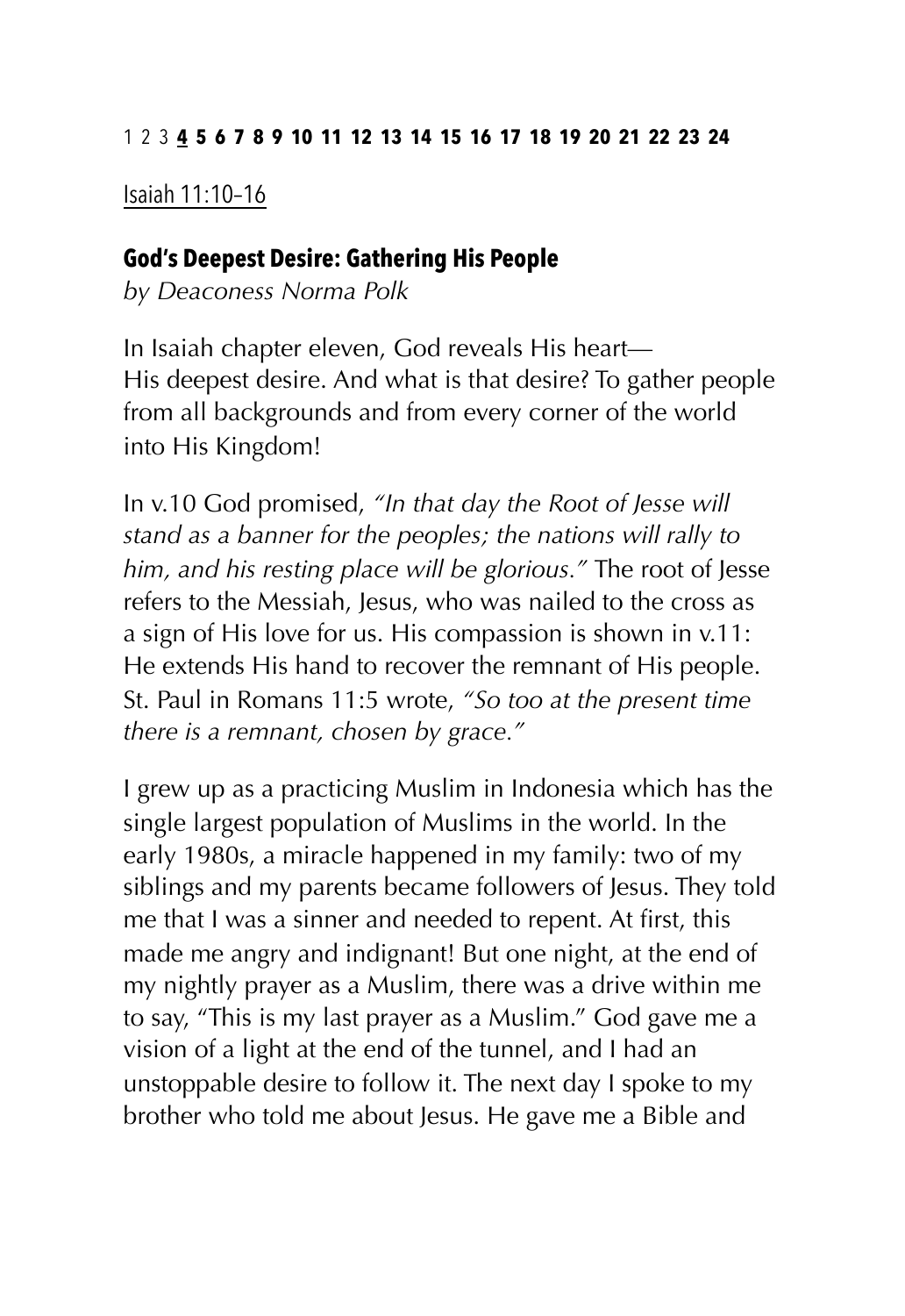the rest, as they say, is history. God extended His hand to me and gathered me into his Kingdom.

Isaiah's prophecy in v.16, "And there will be a highway from Assyria for the remnant that remains of his people...." has been fulfilled in Jesus Christ, the highway to the Kingdom of God.

# **Reflection:**

"In that day the root of Jesse, who shall stand as a signal for the peoples  $-$  of him shall the nations inquire, and his resting place shall be glorious" (Is. 11:10).

As we know, Jesus was nailed to the cross as a sign for the people of all nations. Where do people go to inquire about Jesus? Most likely they come to us, those who have been gathered by Him. May we direct them to His Word, the Scriptures. Are we ready to answer people's inquiries?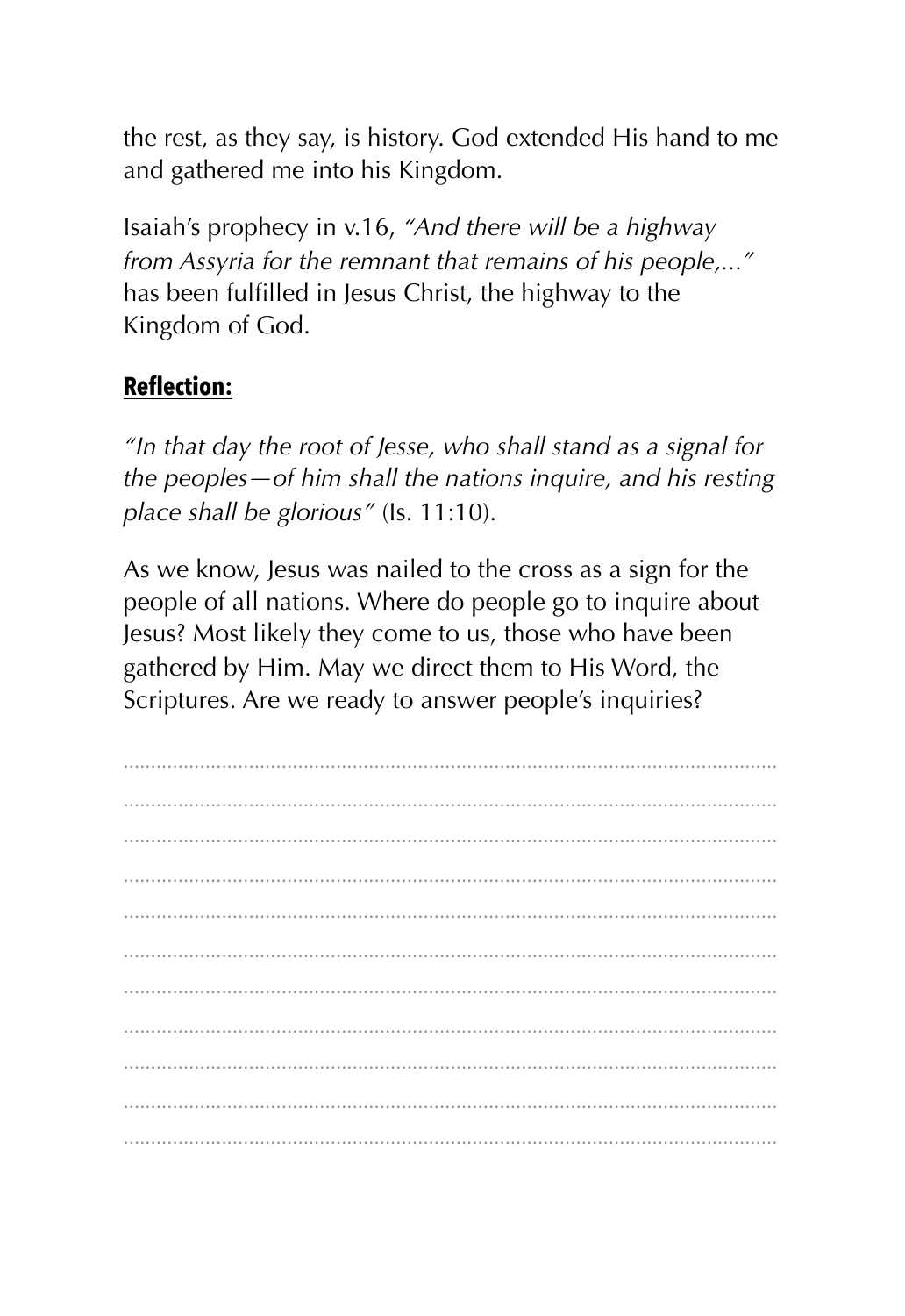Isaiah 39:5–40:11

## **A Love So Grand**

*by Eddie Godbold* 

God's entrance into our world is grand.

In contrast, life in an imperfect world doesn't usually feel so grand. Though we may calmly try to maintain a sense of selfimportance and control, we inevitably feel the pain and disappointment of life in this broken world. The Advent season can be an especially difficult reminder of this reality. Cold nights, end-of-semester stress, performance-review shortcomings, and social media posts can serve as reminders of how we wish we were celebrating the holiday season and leave us feeling empty, afraid, and alone. If left to fend for ourselves, we are helpless to do anything about our condition.

But we have a God who isn't okay with that reality. We have a God whose love for us is so deep that He enters into our world and meets us where we are. He comes to give us comfort. He comes to be our Rock and our sure Hope. He comes to care for us as our Shepherd and to die in our place as our Savior. He grants us more forgiveness than we will ever need. Yes, we have a God we can depend on—a God who is faithful, even when we are not.

God's entrance into our world is grand.

Oh, what a love this is!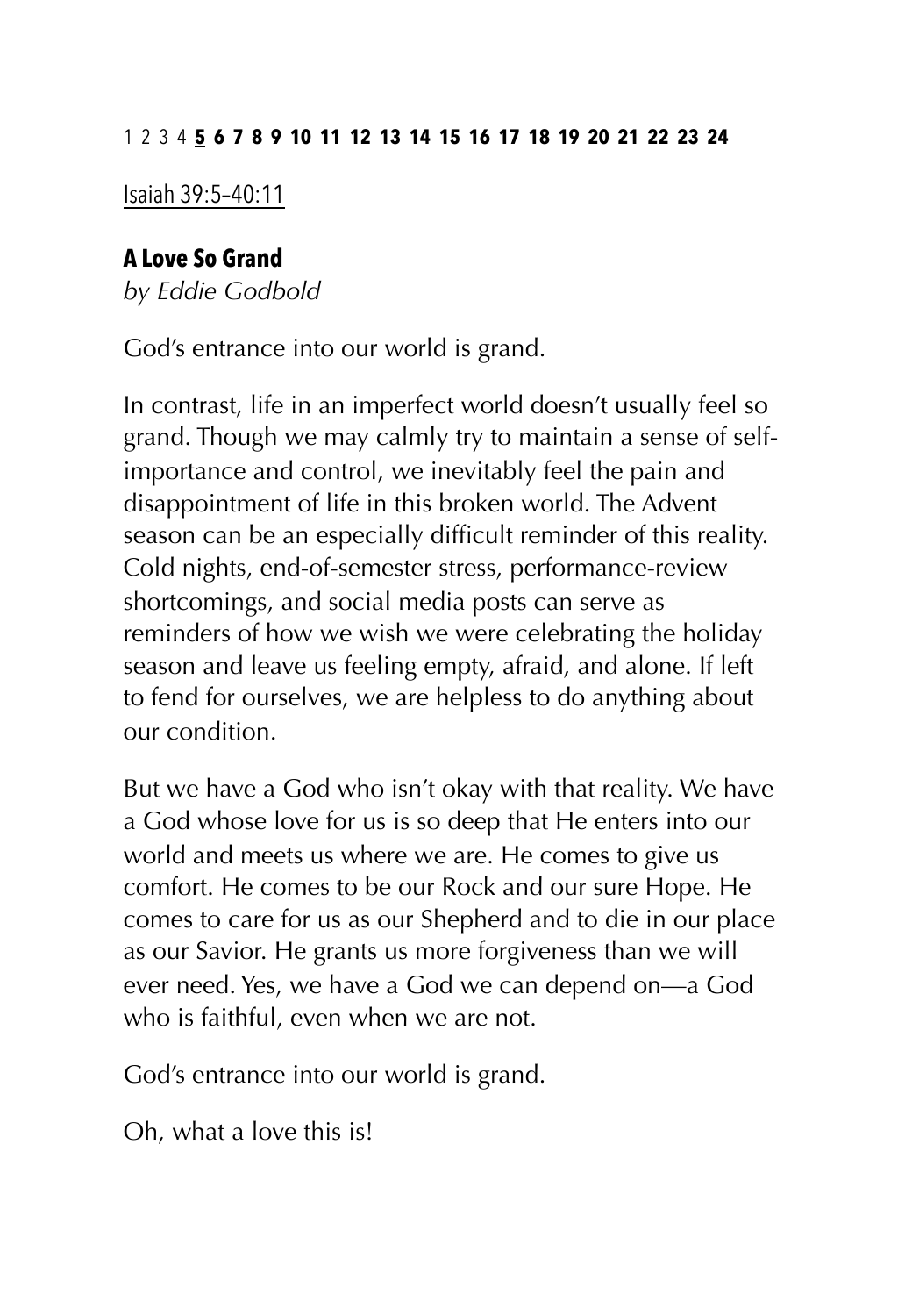What am I worried about today? Can I trust that God will grant me comfort and forgiveness, as His Word promises? In which areas of my life do I feel weak? Can I trust that God will be faithful to me, as His Word promises?

Give thanks to the Lord-His love endures forever!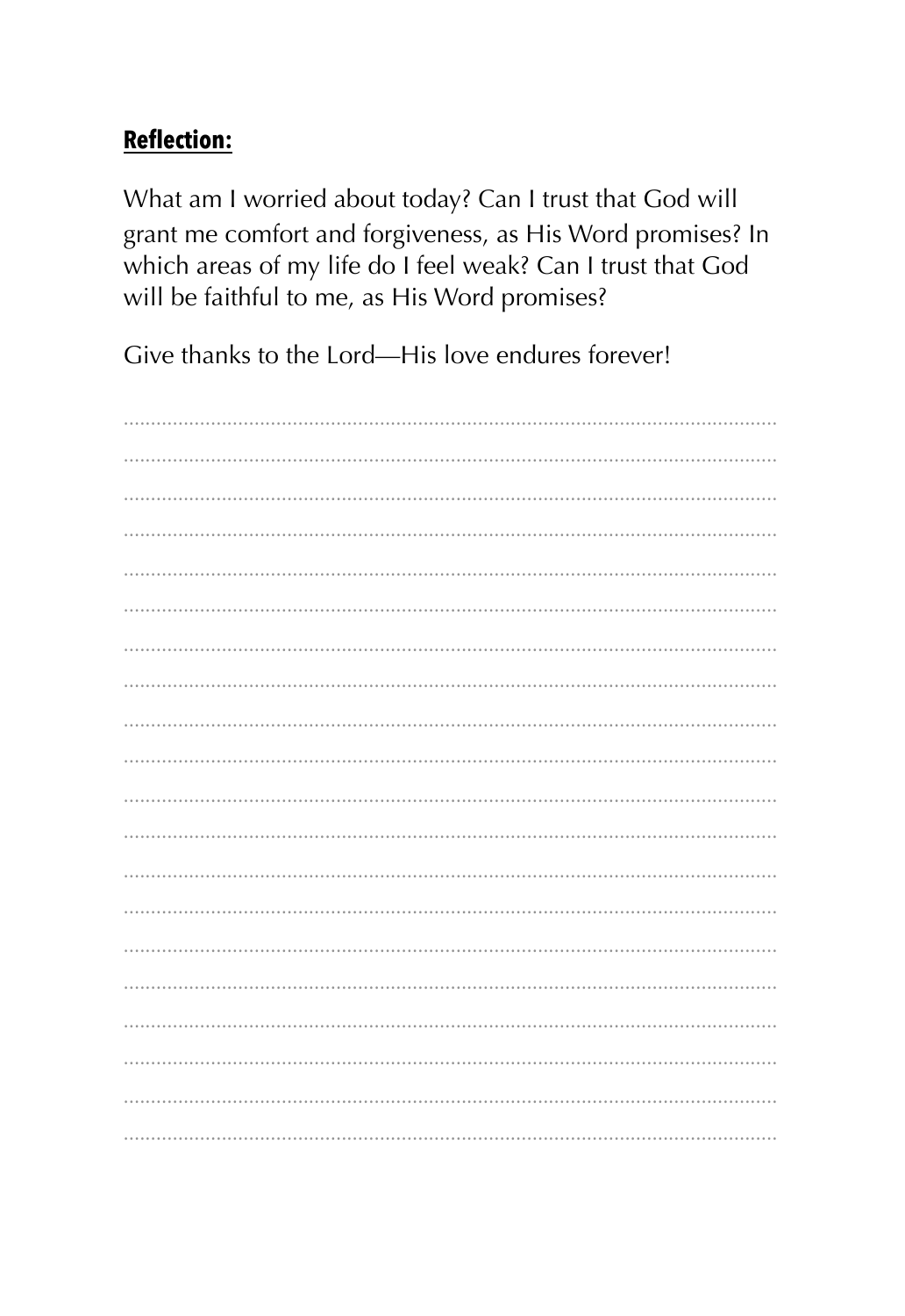Isaiah 52:1–12

#### **Awake, Awake and Rejoice! The Lord has Come!**

*By Angela Knickelbein* 

Have you ever felt like you were stuck in a bad dream? Isaiah, an Old Testament prophet, speaks to God's people who were spiritually sleeping. They had turned to despair and away from God and His promise to send a Savior who would destroy sin, death, and the devil.

Isaiah reminds the people of the work God has already done through his Word and how through his Word they will be awakened. God's Word, found in Christ, is the good news of His promise to send a Savior who would awaken the people. Paul, an apostle for Christ in the New Testament (Romans 10:11–17), echoes Isaiah's words to encourage Christians to awaken from their spiritual slumber and listen to the Word of God because through the Word of God comes faith. Faith awakens us to a new life, and in this new life of joy, we are fully awake in Christ through his resurrection, rejoicing in the work of God and proclaiming his Word of deliverance to others.

This Advent season remember this promise—you have been awakened from your bleak lives of sin. Because Christ "slept" and "awakened" to new life, you too will sleep in death only to be raised with Christ. May you rejoice and share this joy with others because God daily wakes you from your sin. What better reason do we have in our lives to rejoice?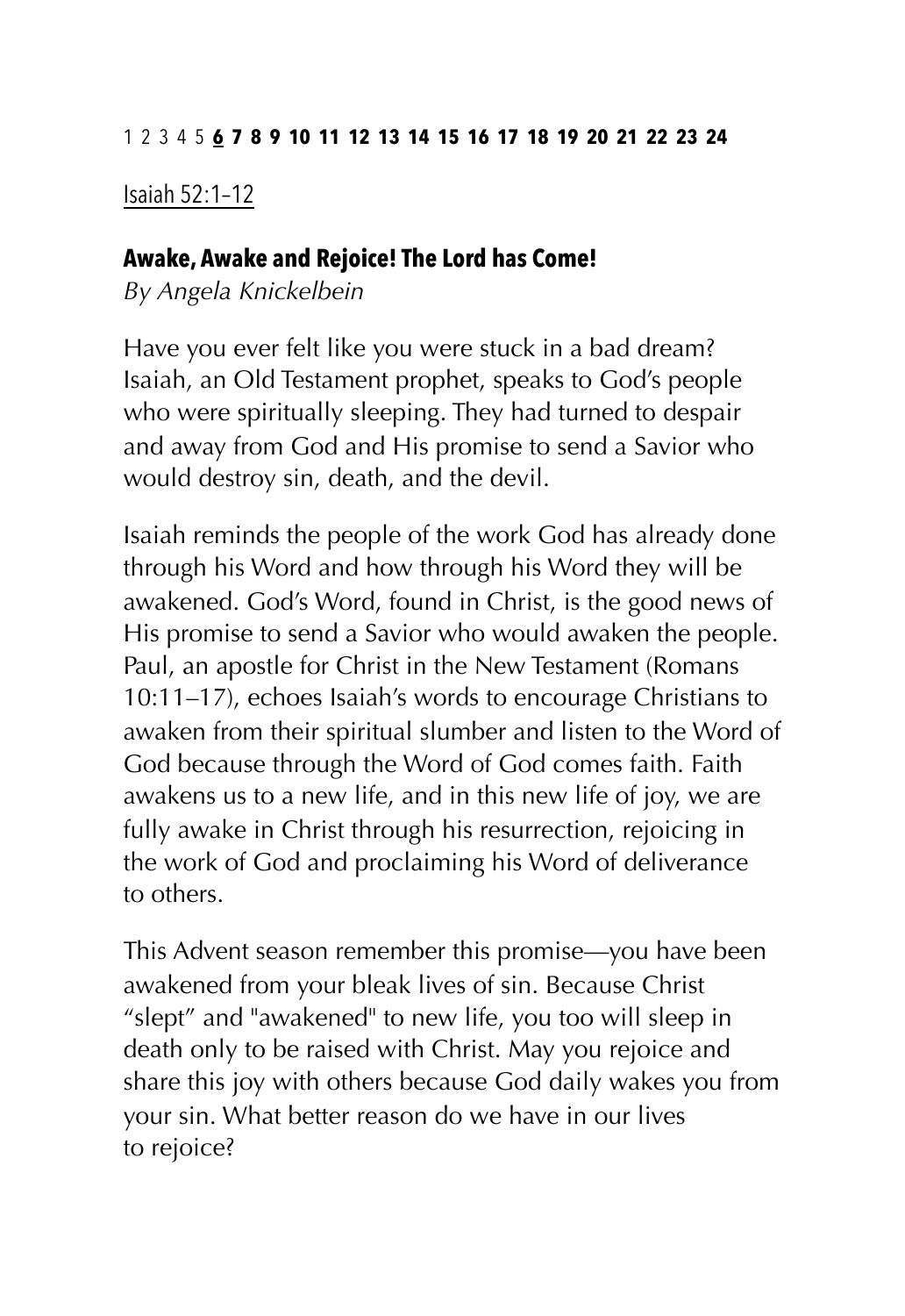Where in your life do you find yourself falling asleep spiritually? How does Christ call you to wake up from this sleep and turn back to God?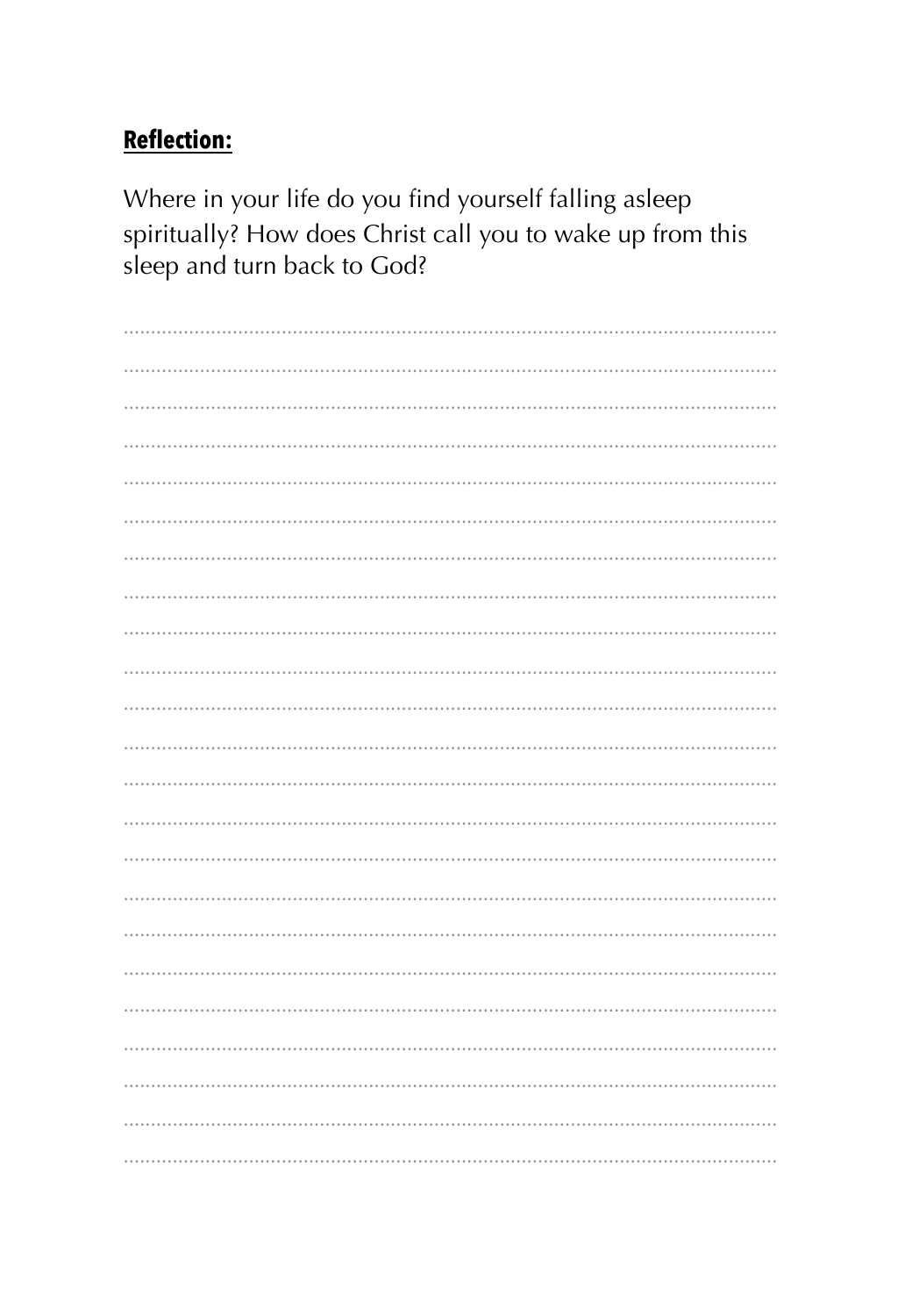#### 123456 **7 8 9 10 11 12 13 14 15 16 17 18 19 20 21 22 23 24**

Isaiah 61:1–4

#### **Redemption and Restoration**

*by Sarah Ryan* 

Crisp crunching underfoot, a white blanket of snow, tiny leaves pushing through thawed soil, long warm nights chasing fireflies…. No matter which is your favorite season, you can't wait to cherish each moment when it comes. Although the change is expected and certain, we still don't quite know when the first snowflakes or leaves will fall.

Isaiah proclaims there is One who has been blessed and anointed by God, chosen to preach, to heal, and to free the poor, brokenhearted, and enslaved. The anointed One brings an end to the seasons of grief, captivity, mourning, weakness, and despair. The pain in our lives will come to an end, either here in earthly time or there in heavenly eternity.

Just thinking about that kind of complete restoration catches my attention. When the year of the Lord's favor is declared, we will have comfort because He has replaced our sorrow with joy, beauty, gladness, and praise. Out of the abundance and completeness which fills us, we can't help but repair and restore brokenness around us.

We can be certain that restoration is coming and not just for a season: we will be claimed and restored as His people for eternity. Come quickly, Lord Jesus!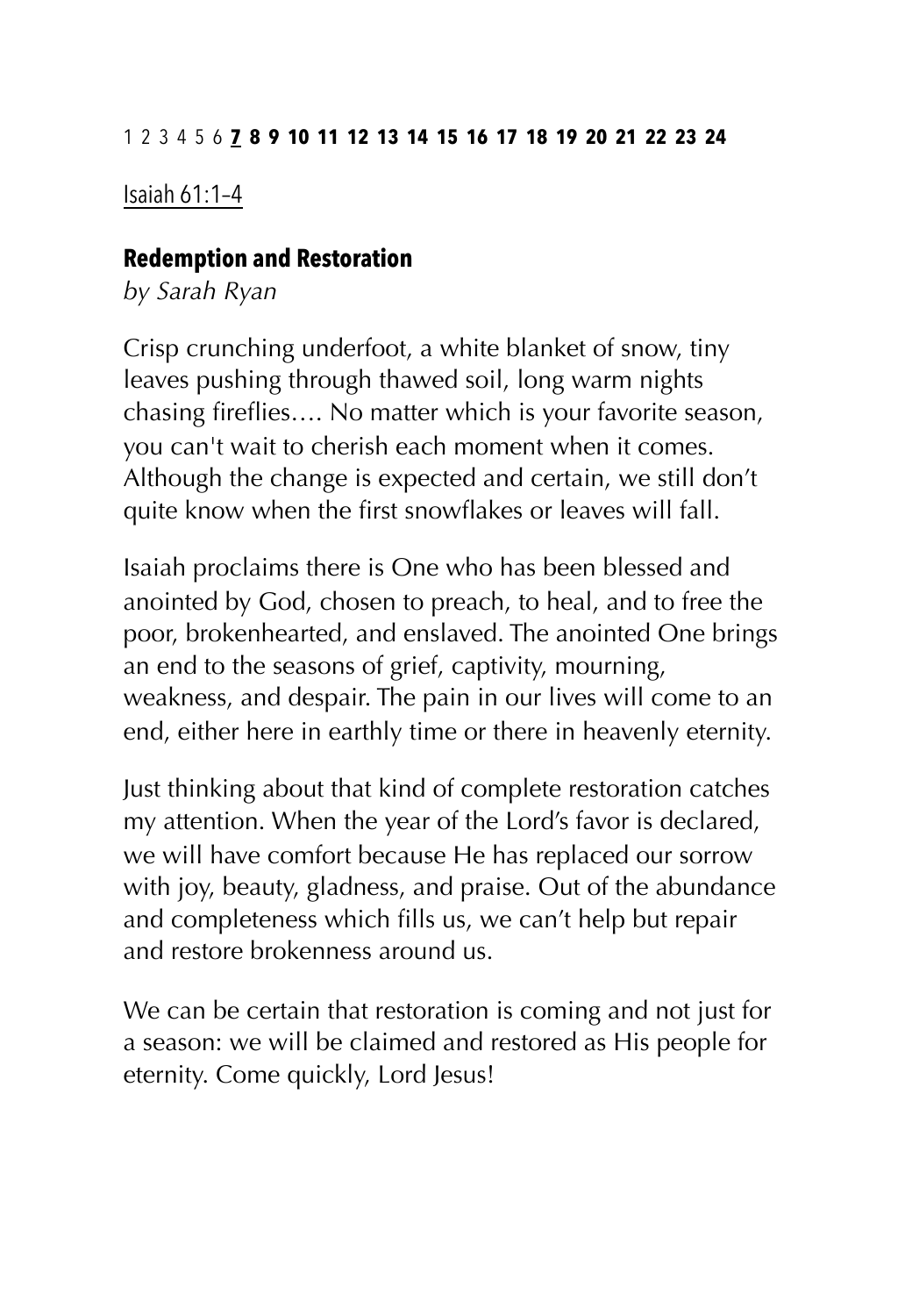When you see pain, fear, or sorrow, remember that God has already claimed victory over them. Though we don't know when, we can be certain He will heal and redeem all things for His good purpose. Ask for peace and strength as we wait on His deliverance.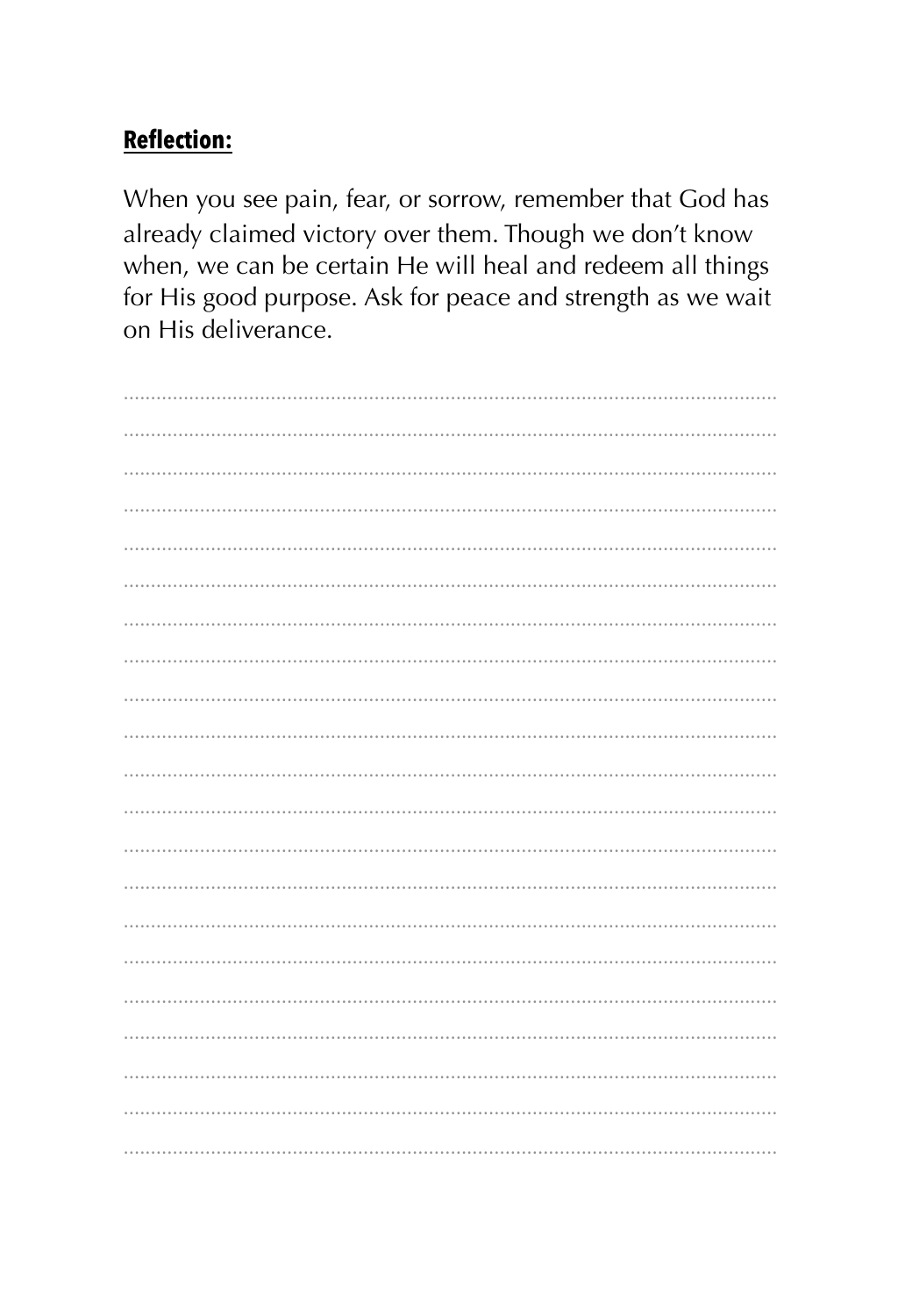#### 1234567 **8 9 10 11 12 13 14 15 16 17 18 19 20 21 22 23 24**

Galatians 4:4–7

#### **Advent Potentials**

*by Ted Jungkuntz* 

Paul's use of words impacts me like the expectations of a pregnant woman (a good Advent topic). What's this baby going to be like?

Based on the Scripture, other questions come to mind. "fullness of time": Is someone in control? "woman": A virgin or an adulteress? "under the law": Protective or restrictive? "adoption": With the status of an heir or an illegitimate son? "slave": Of Satan or of God?

The story of Advent *is* ultimately that of God in Jesus Christ taking the evil of this world to the cross, thereby transforming it into the Gospel of His resurrection.

# **Reflection:**

Do the thoughts that dominate your mind day and night represent an explicit Christian worldview?

- Growing old sucks
- Cancer is the pits
- Death will be a welcome end—period
- Marriage is for the birds and so are kids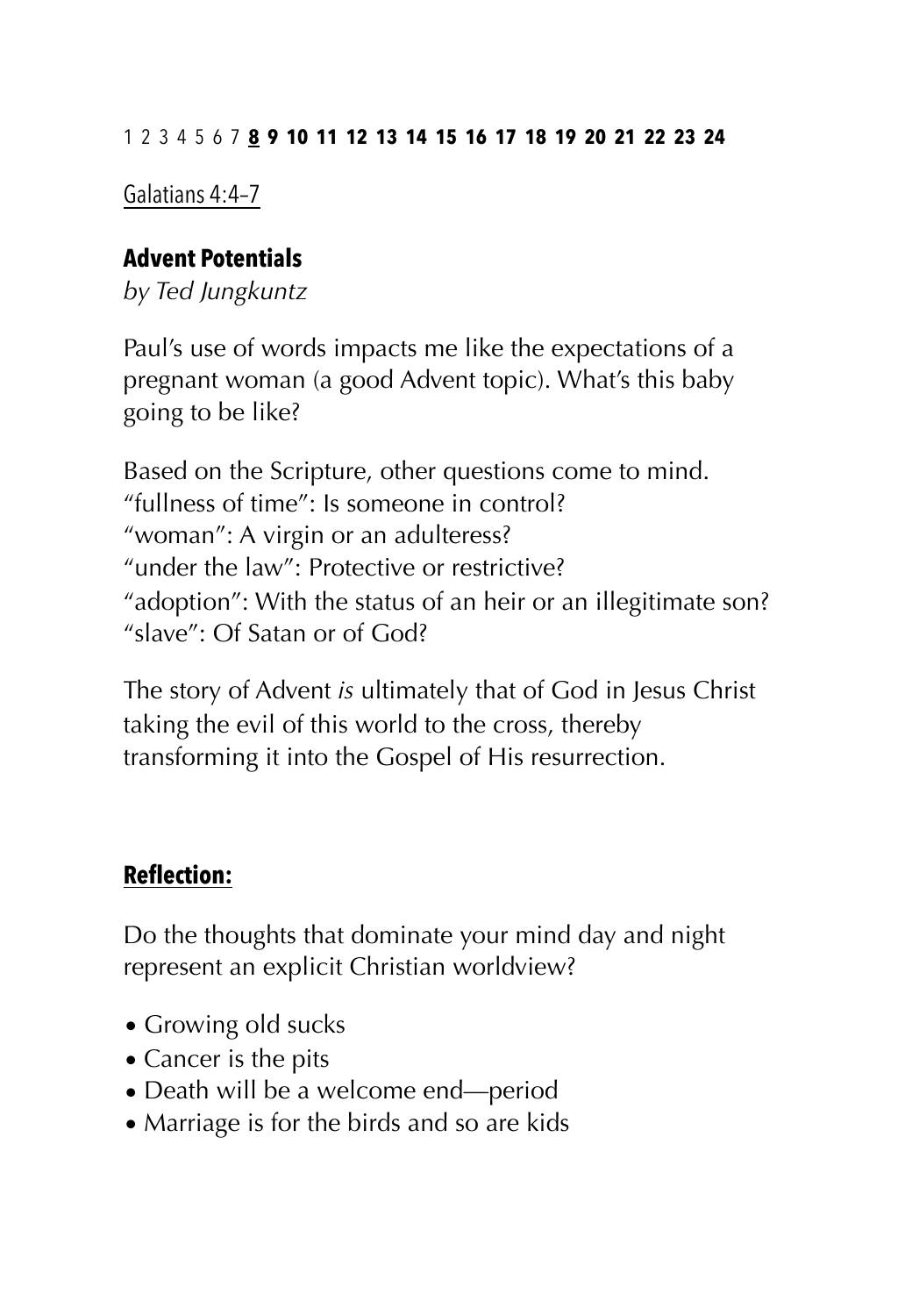Your "Advent Potential" is moving toward fulfillment when you by faith remember that Jesus came to take the refuse of sin to the cross, thus to begin the process of your redemption from its effects until its completion with Jesus in whose resurrection you are united. You can say, "I am baptized and belong to the family of God" (Gal. 3:26-27).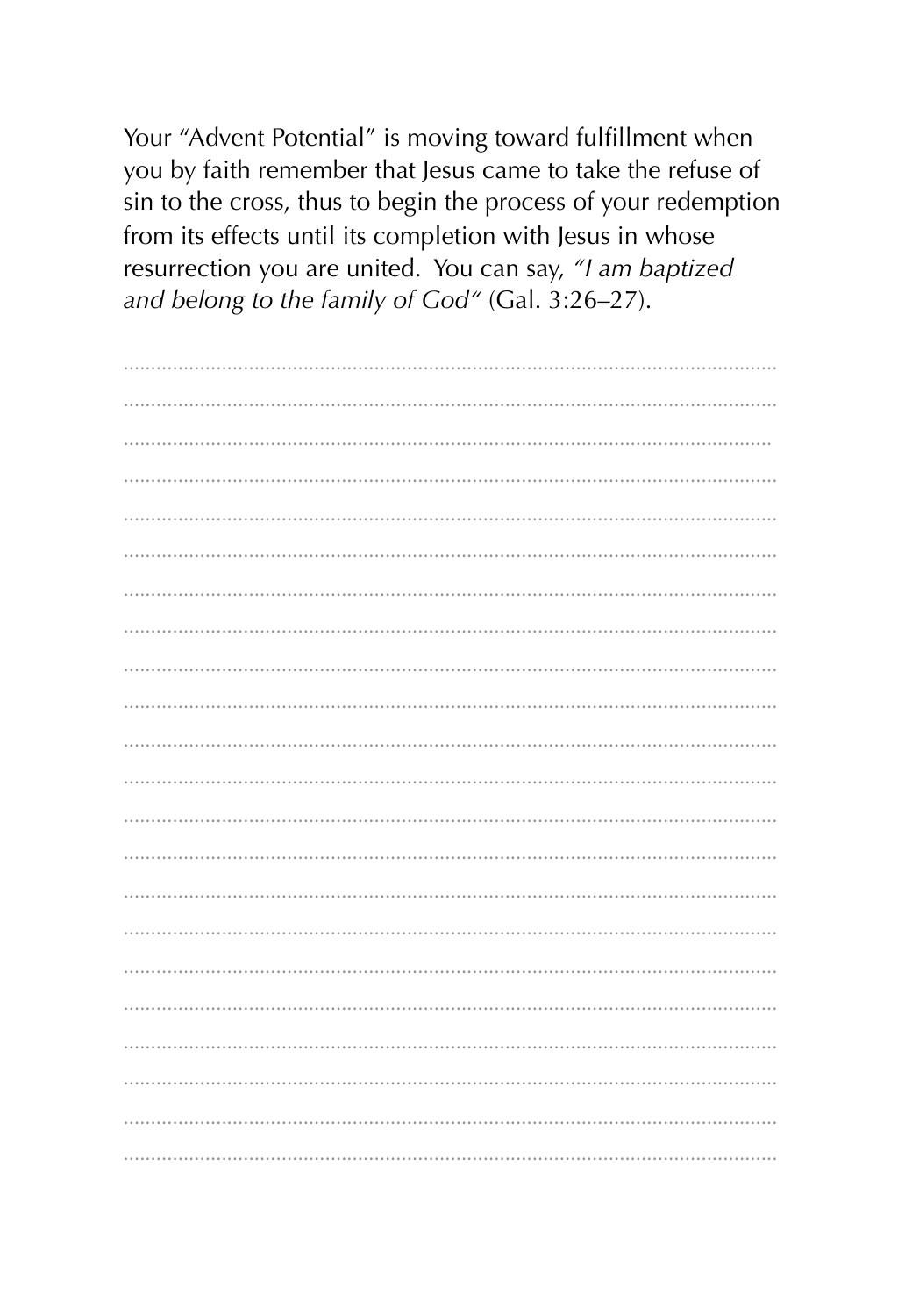#### 12345678 **9 10 11 12 13 14 15 16 17 18 19 20 21 22 23 24**

1 Thessalonians 4:13–18

#### **"Written is the Story"**

*by Melissa Kasper* 

"Death is all around us. We are not afraid. Written is the story. Empty is the grave."

These are the words to one of my favorite worship songs, which is typically sung at Easter. I love the bold, fearless proclamation that we do not need to fear death because God's Story is already written. We, as God's people, know the story and the hope that is to come.

This story started when God, Himself, was born as a baby in a manger. God's people were waiting for a rescue. Jesus arrived to give them hope. He lived the perfect life to show us how to live. He died the perfect death to give us forgiveness from our sins. He rose again to give us freedom and power over sin and death. And He will come again to set the world right and bring His perfect kingdom to us here on earth.

Let us remember, this Advent season, the story unleashed when Jesus was born—the story that was written to save us from sin and death and give us hope as we wait for the arrival of God's kingdom here on earth.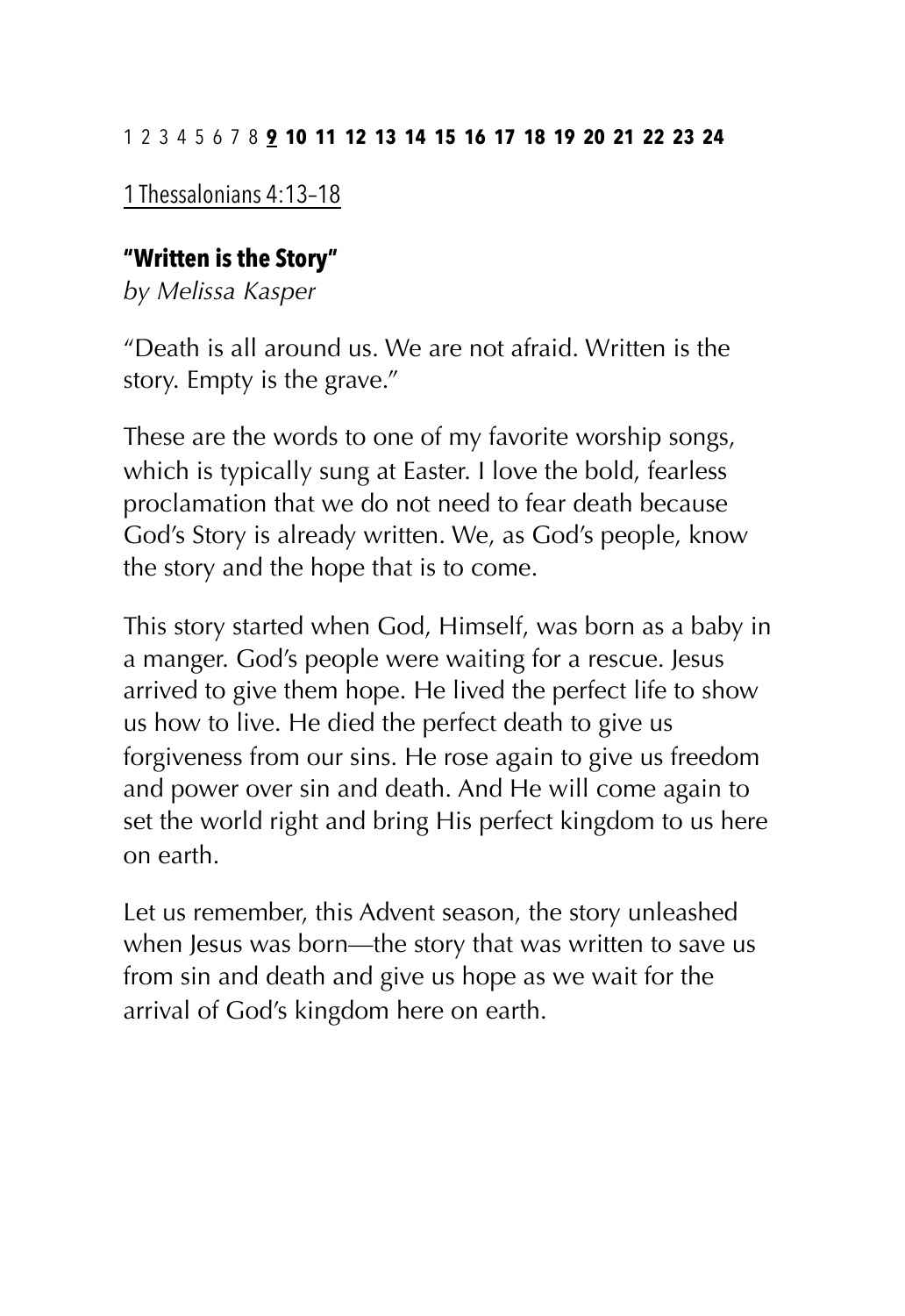How are you living into God's Story this Advent season?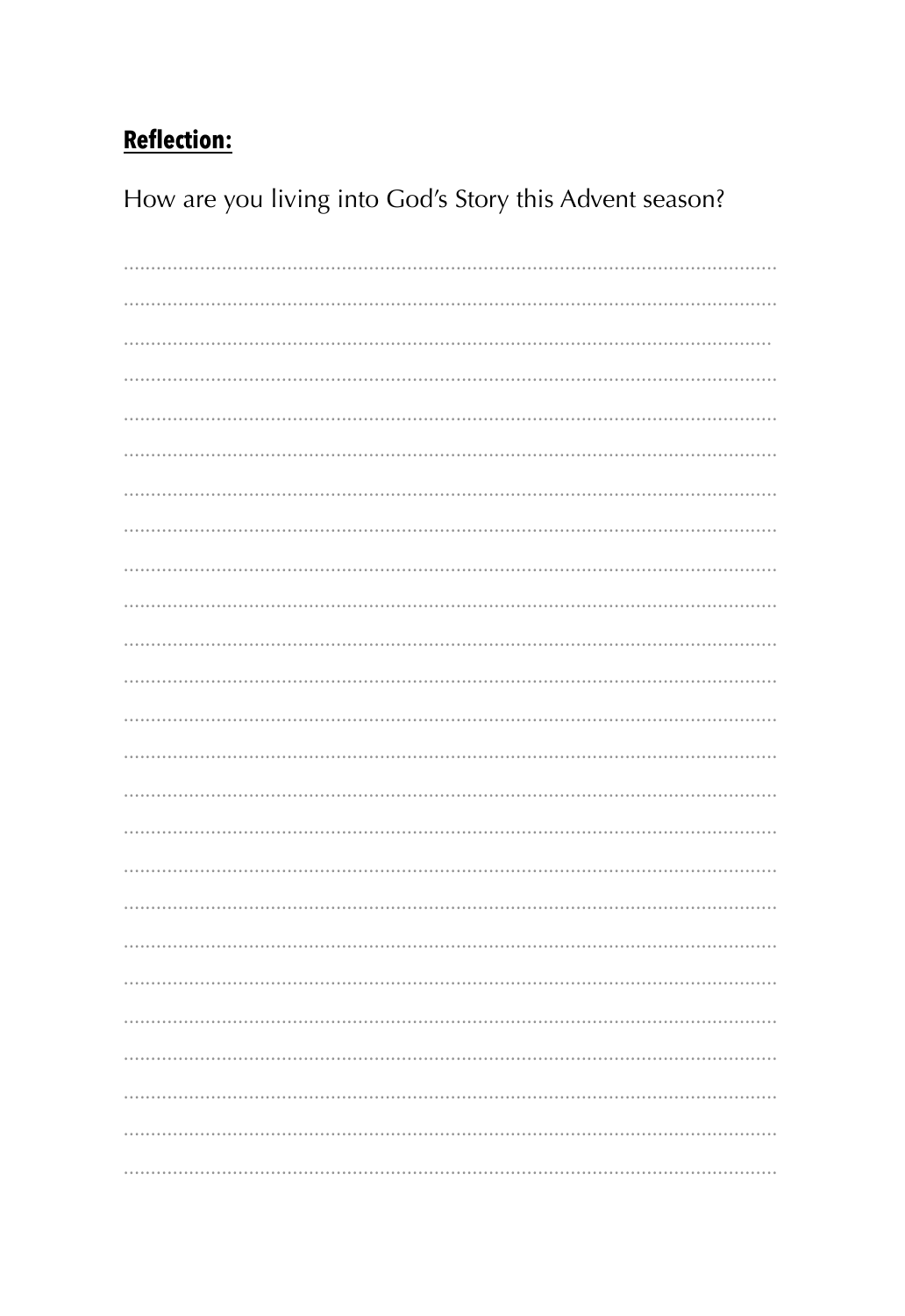1 Thessalonians 5:1–11

#### **Something Worth Waiting For**

*by Corissa Mattson* 

Advent—it's a time of waiting. Not only are we waiting for the celebration of the birth of Jesus at Christmas, but also for his second coming when everything will be made right again. However, nobody particularly likes waiting. Whether it's waiting for a boring week to be over so you can get out of town or waiting in dread for the right moment to tell your child that a grandparent has cancer, it's not a comfortable position to be in. Quite often, stuck waiting, we neglect to live in the present, or conversely, we act impulsively, not willing to wait.

But God doesn't call us to passively wait for Christ to return, nor does he want us to give up hope in His timing. Instead, He calls us to be alert and not fall into the worldly belief that the peace and security we might be able to create for ourselves is good enough. Furthermore, we are called to support our brothers and sisters throughout the wait. It may not be an easy wait, but God's promises to us are not something that should be set aside even for a moment. Christ is coming soon, so Advent should serve to remind us not to wait in dread or indifference but with joyful anticipation and preparation as we share the good news with those around us.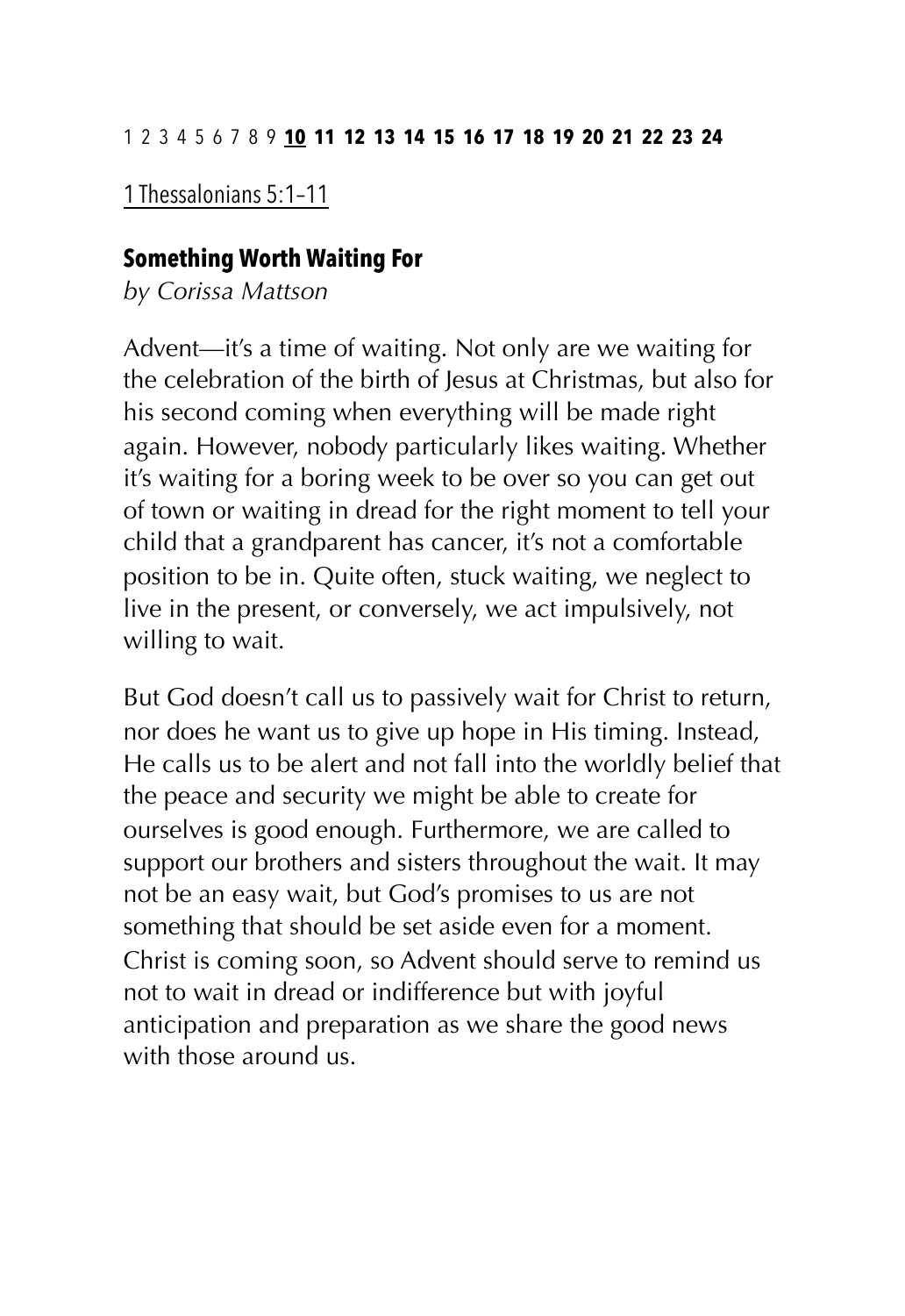How are you choosing to spend your time waiting? What can you do to support others in Christ this Advent season?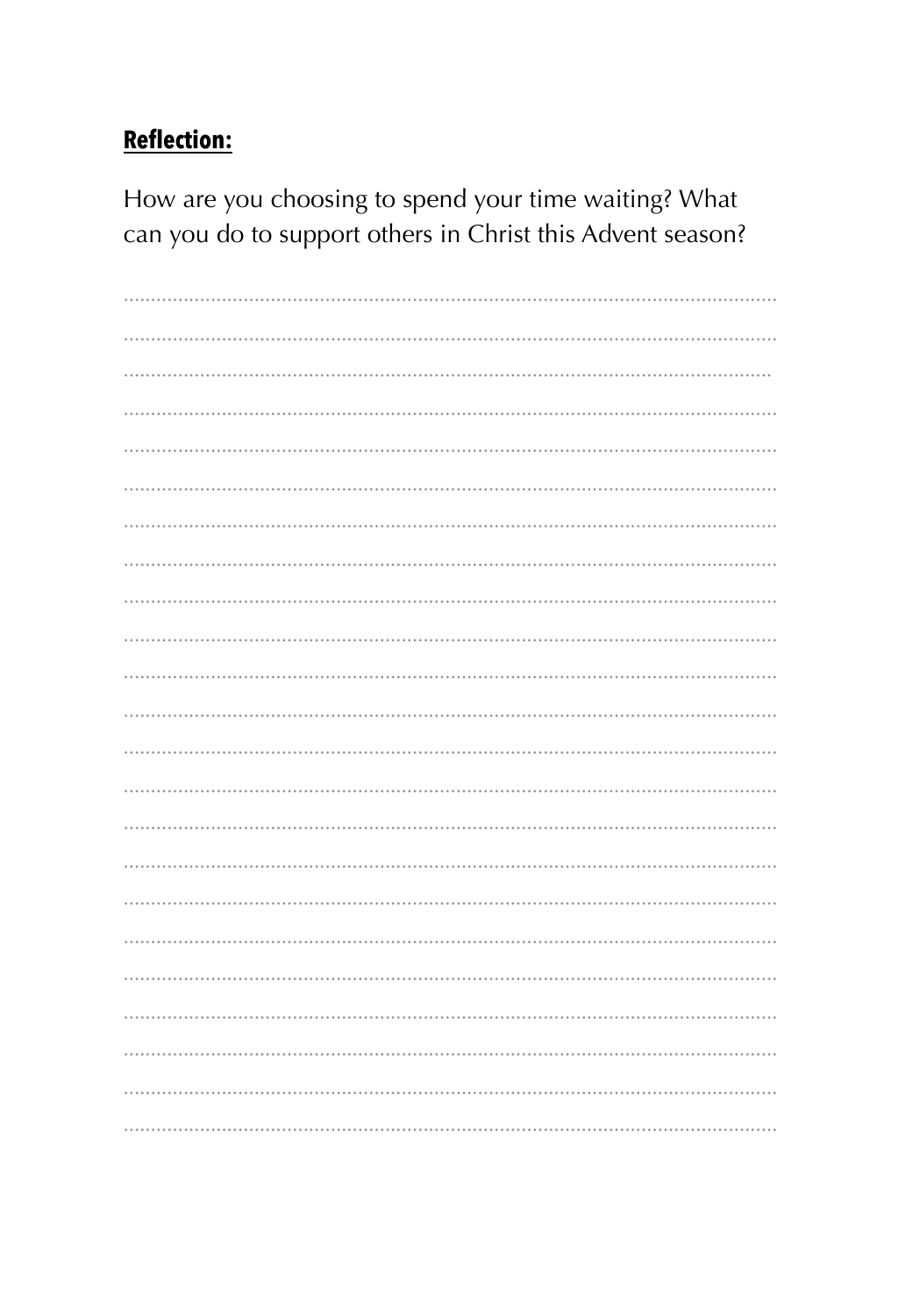#### 12345678910 **11 12 13 14 15 16 17 18 19 20 21 22 23 24**

#### 1 Corinthians 15:20–28

#### **We Know How It Ends**

*by Kristin Rathje* 

Not long ago, my granddaughter asked me to watch a "scary movie" with her. When I told her that I don't like scary movies, she said, "It's ok, Oma, I will sit next to you and cover your eyes if you get really scared." So, figuring that I'd probably be ok if a four year old was coaching me into bravery, I agreed. Throughout the movie, just before each scary part came up, she put her little hand on my glasses so that I wouldn't get too frightened. Toward the end of the movie, the scariest part of all, she narrated for me ahead of time exactly what was going to happen, so that I would know in advance that everything was going to be ok in the end.

And isn't that what Paul does in this passage? I can almost hear him saying, "Look, things are going to get pretty dicey, and you might be tempted to freak out, which would make sense if Christ had not risen from the dead, but listen—Christ has risen from the dead!" And, as if he knows that's not enough, Paul says, and *"so also in Christ shall all be made alive."* We are all going to be made alive, just as Christ was made alive.

This past fall, early in Pastor Gabe's series from Exodus, we heard the words of NT Wright, encouraging us to read Scripture "in order to be refreshed in our memory and understanding of the story within which we ourselves are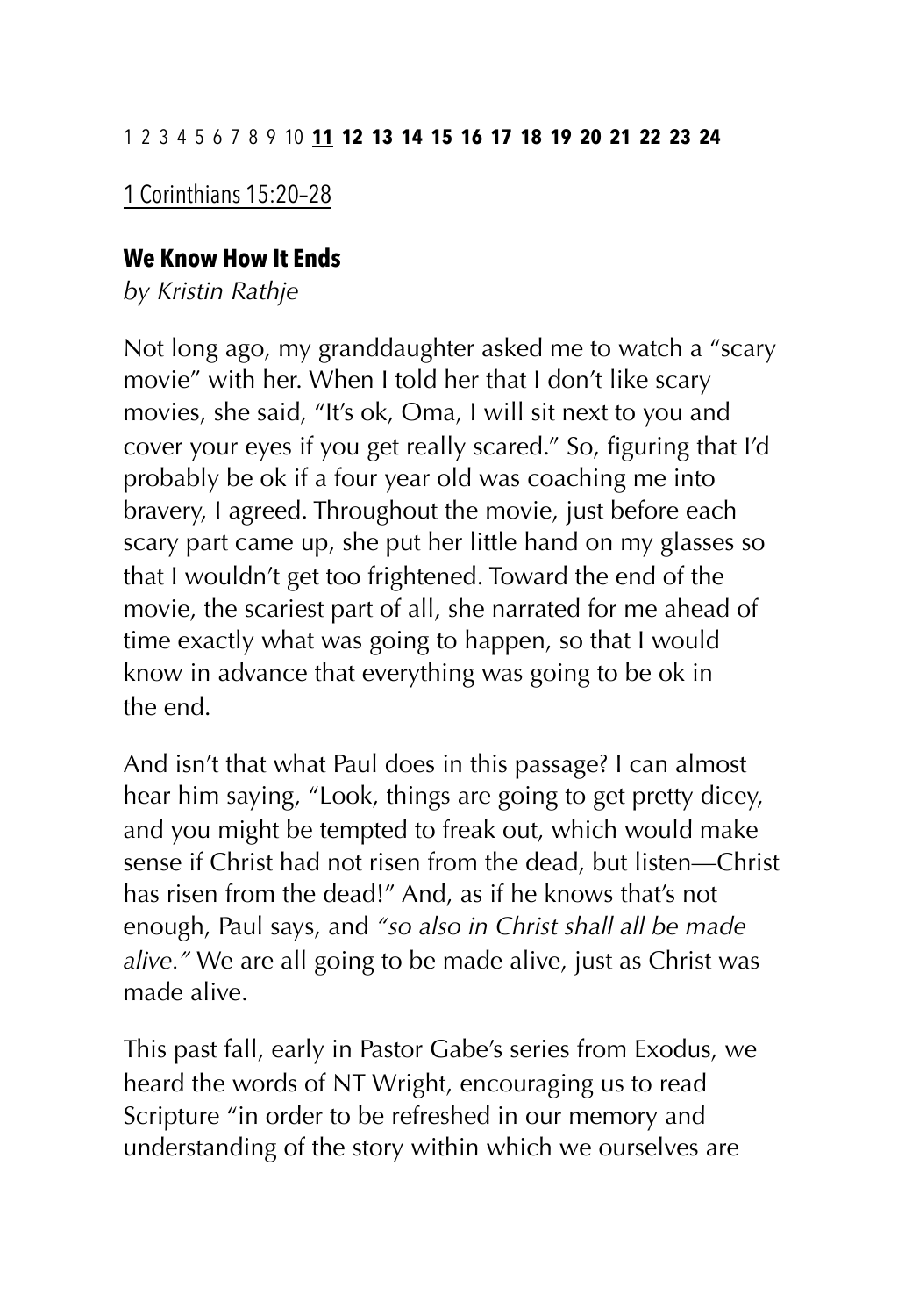actors, to be reminded where it has come from and where it is going to, and hence what our own part within it ought to be." We are part of a grand story that gets quite terrifying from time to time if we forget that the ending has already been written, and that God, in His mercy has, just like my granddaughter, narrated it ahead of time, so that we can know in advance that everything is going to be ok-now and in the end.

# **Reflection:**

What Scripture verses do you turn to when you need to be reminded of your place in God's Story?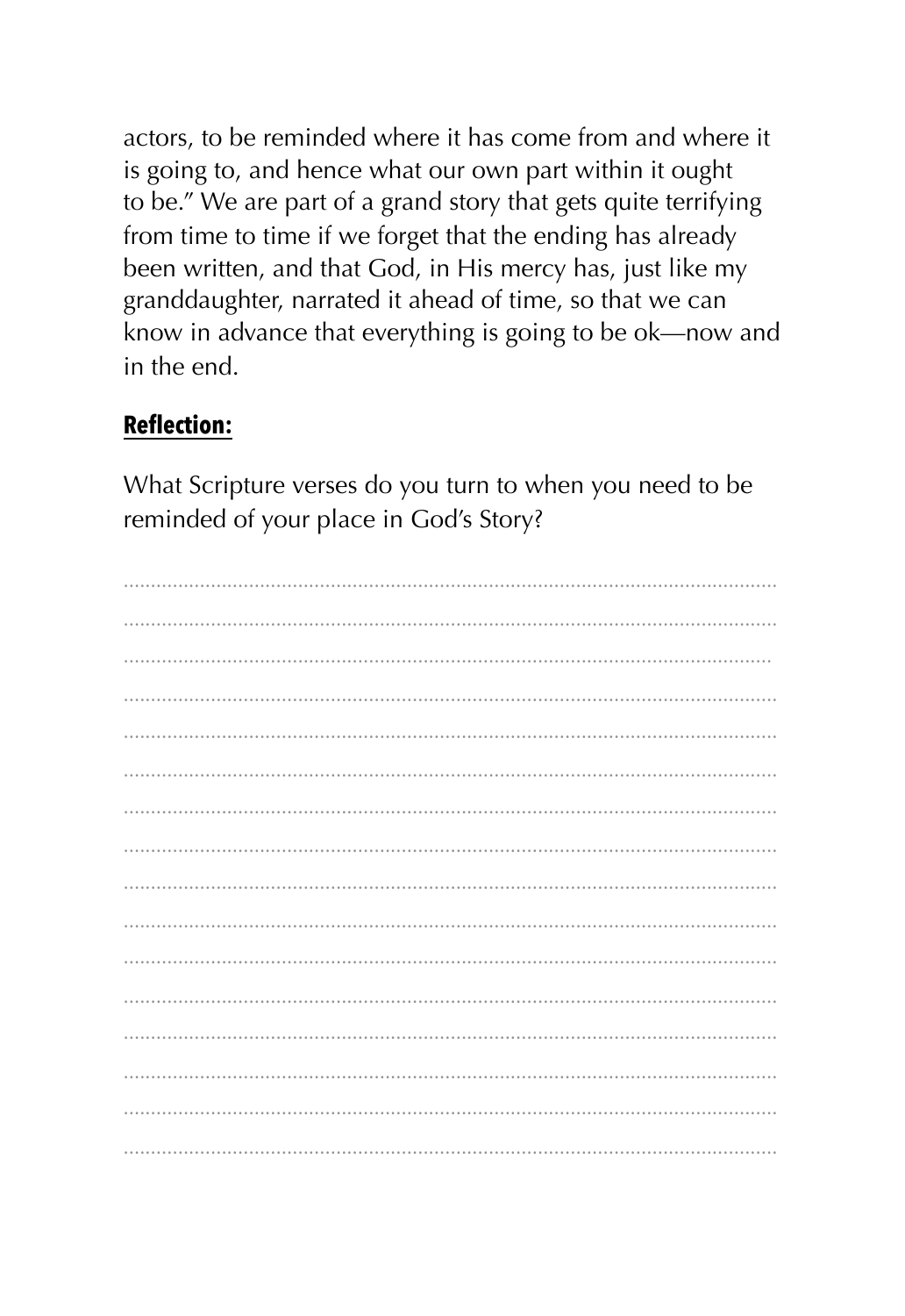Colossians 1:15–20

## **God's Love for Us**

*by Marilyn Rothberg* 

When a baby is born, relatives say: He looks like his uncle, or he looks just like his brother. It says in the Bible that Jesus is the image of the invisible God. Jesus looks exactly like his Father.

We read about the attributes of lesus: He has created all things, He is all powerful, and He existed before time. Christ is supreme over all, and He is in control.

As we celebrate the birth of Christ, we remember the traditional Christmas hymn, "Hark the Herald Angels Sing." As I recently sang the words, "Peace on earth and mercy mild, God and sinners reconciled," I had an aha! moment. We are reconnected to God through Jesus!

Through the life and death of Jesus is God's plan for redemption and reconciliation for those who believe in His Son.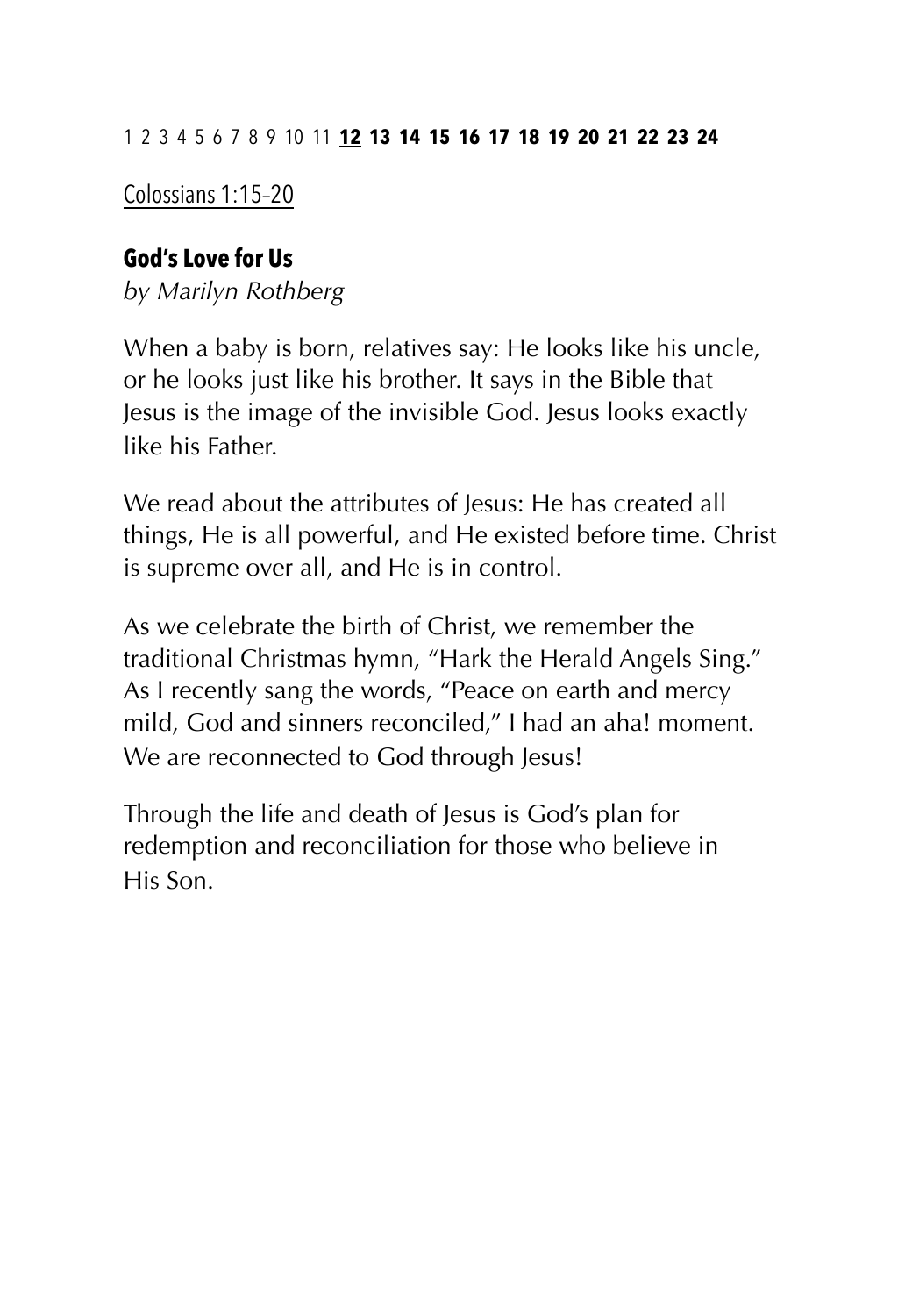How can you connect or reconnect this year with Jesus and His great love for you?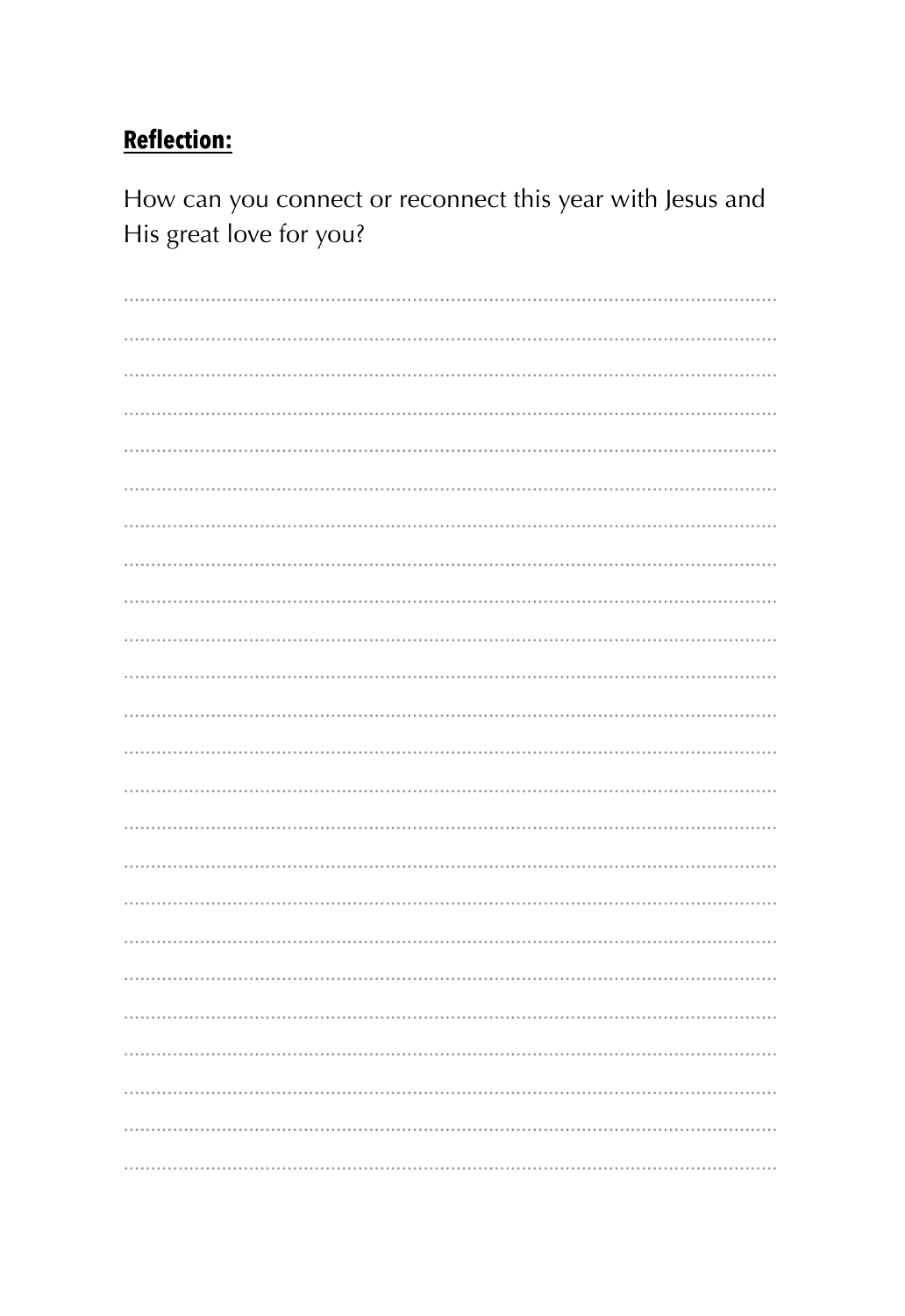# 2 Peter 3:3–13

### **"The Days of Our Lives"**

*by Larry Frank* 

What did you do yesterday? No, seriously, what did you do yesterday? Get a pencil, write it all down, right here in the margin or the space provided in this booklet. Now ask—Was it important to you? To your family? To your church family? Did it help others in your community? Were any of the activities or things you were doing useful to your faith walk?

Questions, questions, there are a lot more questions they abound, don't they? Or, are they just requests for "reflection"? A deeper search for "understanding"? So, how do these questions come upon us?

Do we overlook their origins in our lives? With our answers, do we think that our one day is but part of the "Lord's thousands of days"—and we will catch up later?

Scripture says repent, not next Sunday, now—why? (Read the passage again.)

### **Reflection:**

Jesus came for you just yesterday! Jesus came next to you as you read this! Jesus will be there with you for all the other questions you have!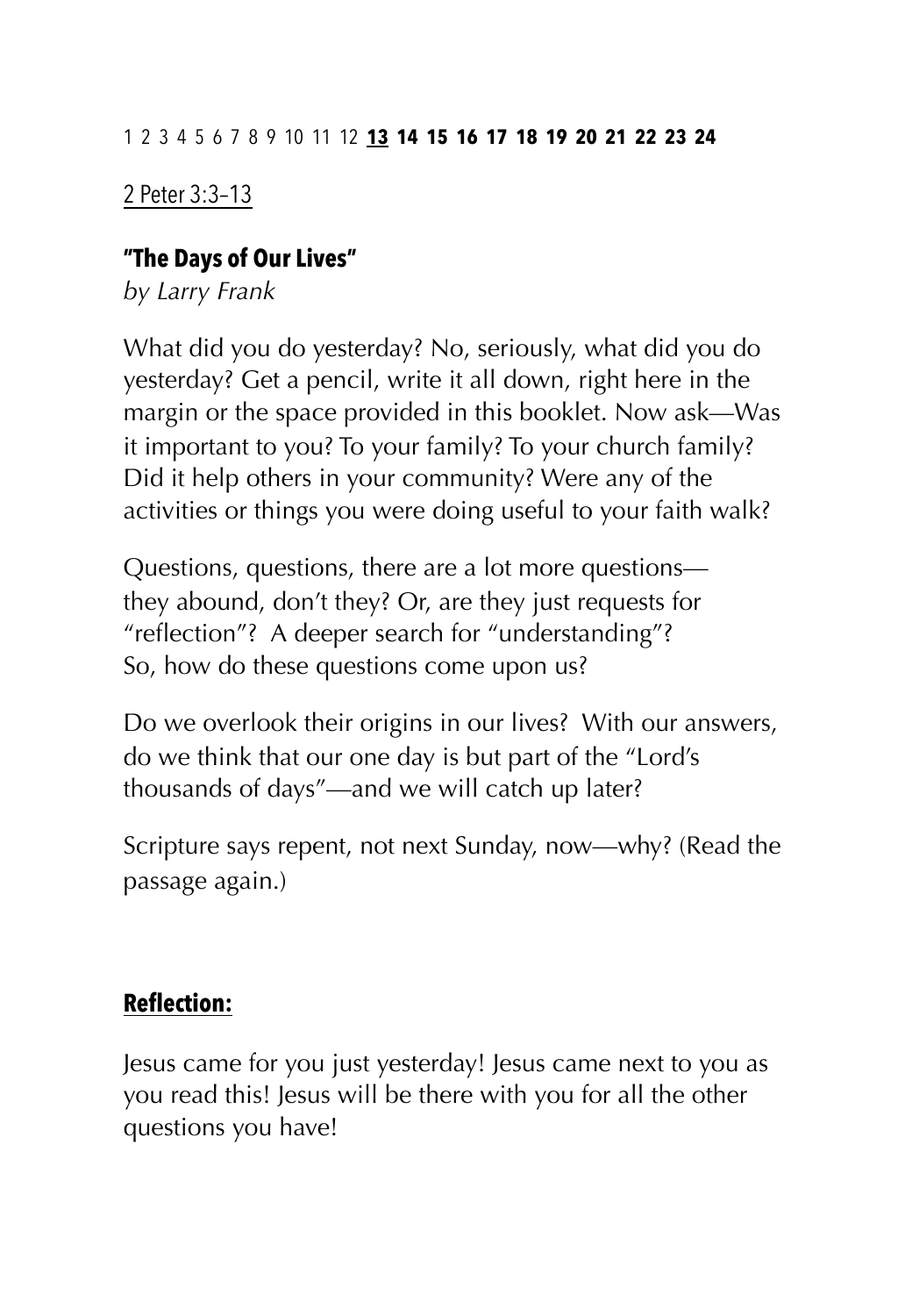His answers are straightforward! He certainly is patient with you! But, even He asks a question-in verse 11b of 2 Peter 3 above: "...what sort of people ought you be?" So answer that question! Today!

It's important every day of your life. The day of the Lord is coming!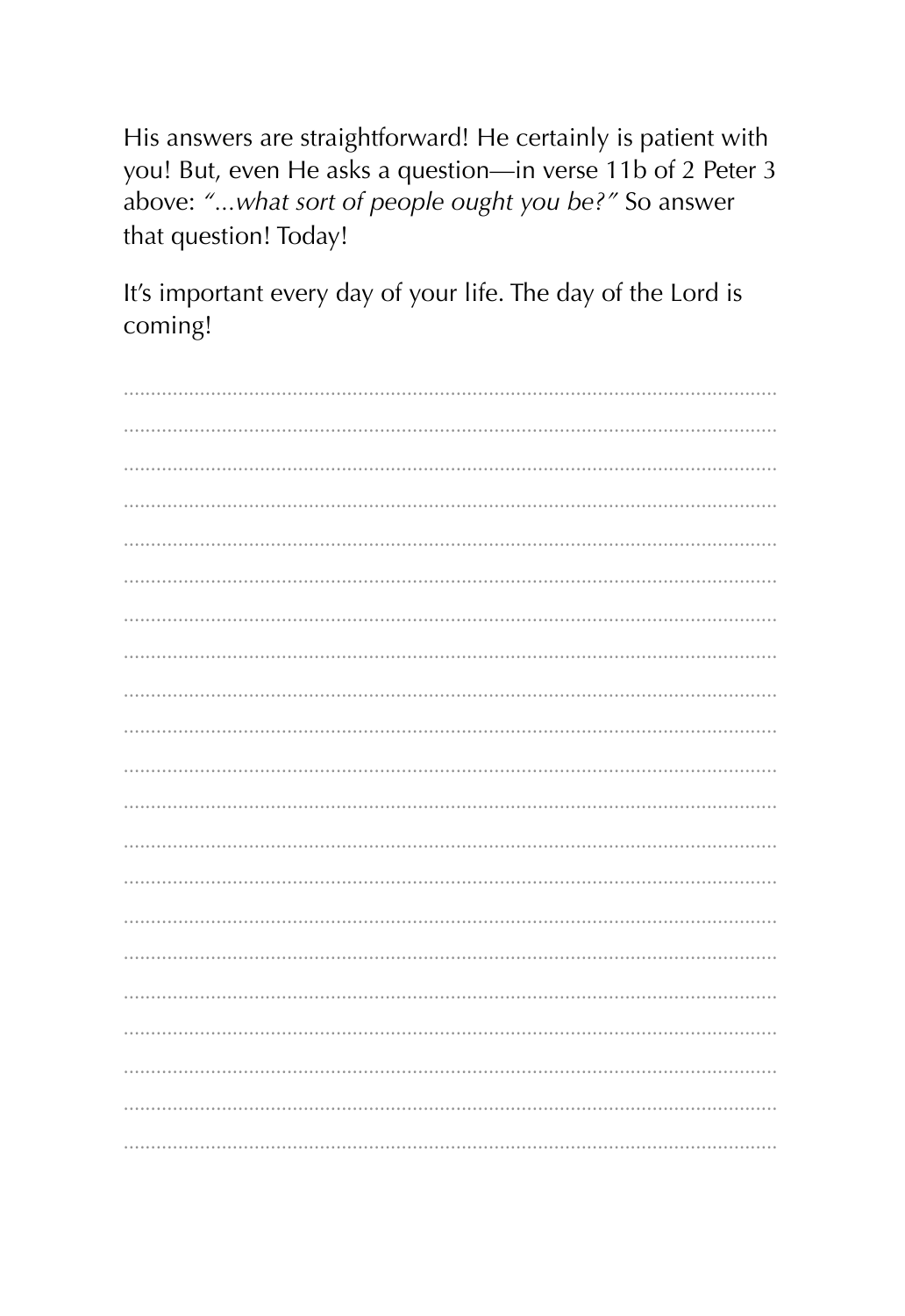## Mark 14:60–65

#### **Whom Do You Love? Whom Do You Follow?**

*by Marv Fox* 

So, I'm listening to a comedian talk about advice he had been given by his grandmother regarding love and commitment. The advice was, "Don't stand on nothing you won't die for." To put it another way, be careful about the people you associate with and the causes you stand for because your love and commitment may be tested in ways that you are not prepared for.

His grandma had good advice because, as humans, we do proceed with caution. While we want to be willing to stand with those we love through adversity, that price is sometimes higher than we want to pay.

How blessed are we as believers that we get unlimited access to Someone who believes in and loves us so much, that he was willing to die for us. He knew what was coming, had the power to stop it, but knew we'd suffer in the end without his sacrifice. Thank you, Father, for allowing your only Son to die for our sins, so that we would not perish but have everlasting life. Praise God!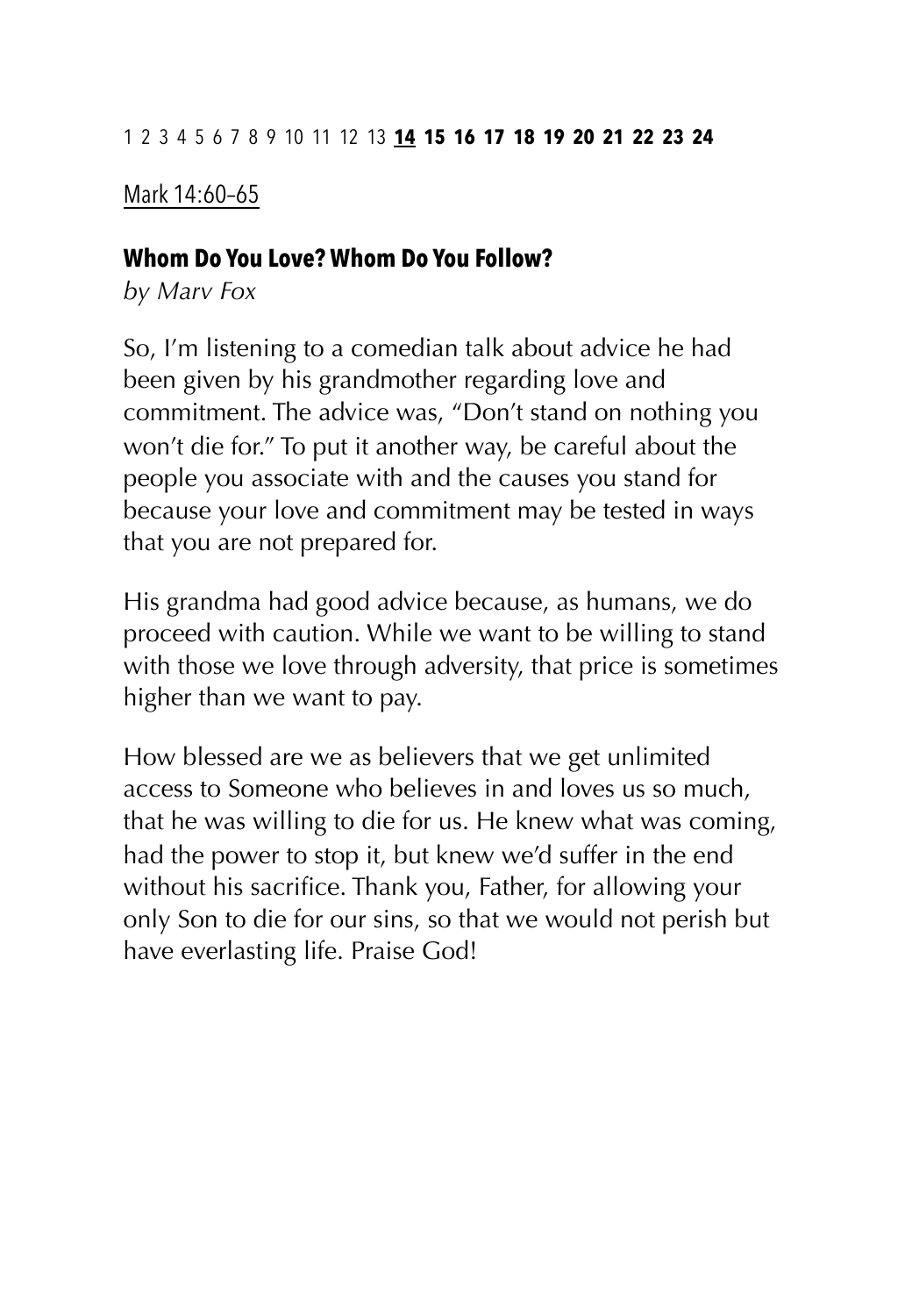How has God shown his unconditional love and commitment to you?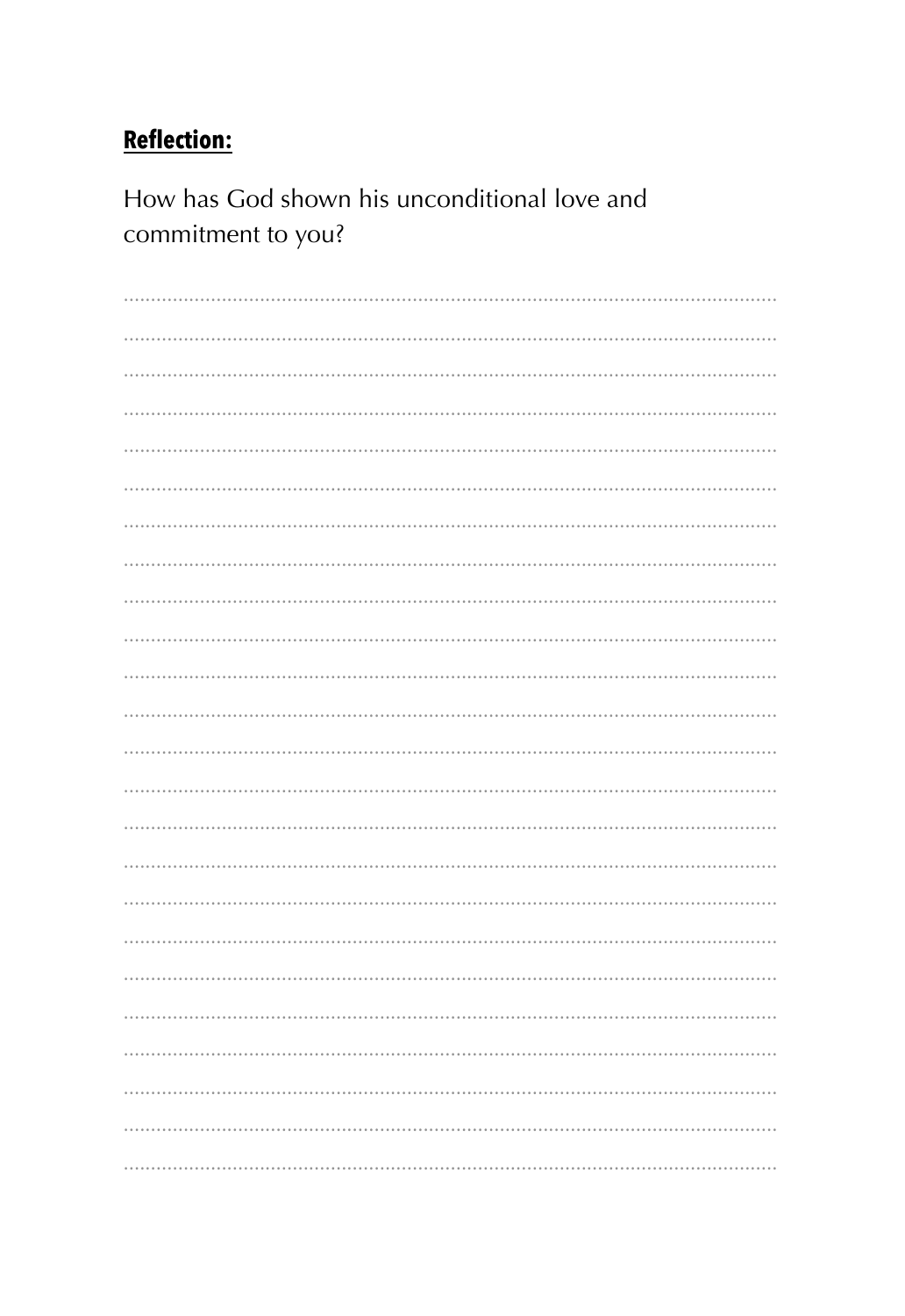Jeremiah 33:14–17

### **The Hope of Christ in Our Daily-ness**

*by Angela Post* 

Oftentimes, the focus of the hope of Christ is the big picture: the birth of Christ, His death, His resurrection, and His second coming. However, the hope of Christ can, and should, permeate our day-to-day moments, even when it's not the Christmas season.

In those moments of pure joy, we remember that God has made *"a righteous Branch sprout from David's line"* (v. 15a). In those moments of unspeakable heartbreak, we remember that Christ was born to *"do what is just and right in the land"*  (v. 15b). In those moments when we are lying in our beds, listening to the rain pouring down, and binge watching the latest and greatest our favorite streaming service has to offer, we hold onto the truth that all Jesus, *"The Lord Our Righteous Savior"* (v. 16b) has, is, and will do for us is the truest and greatest testament to God's love, mercy, and faithfulness to His people.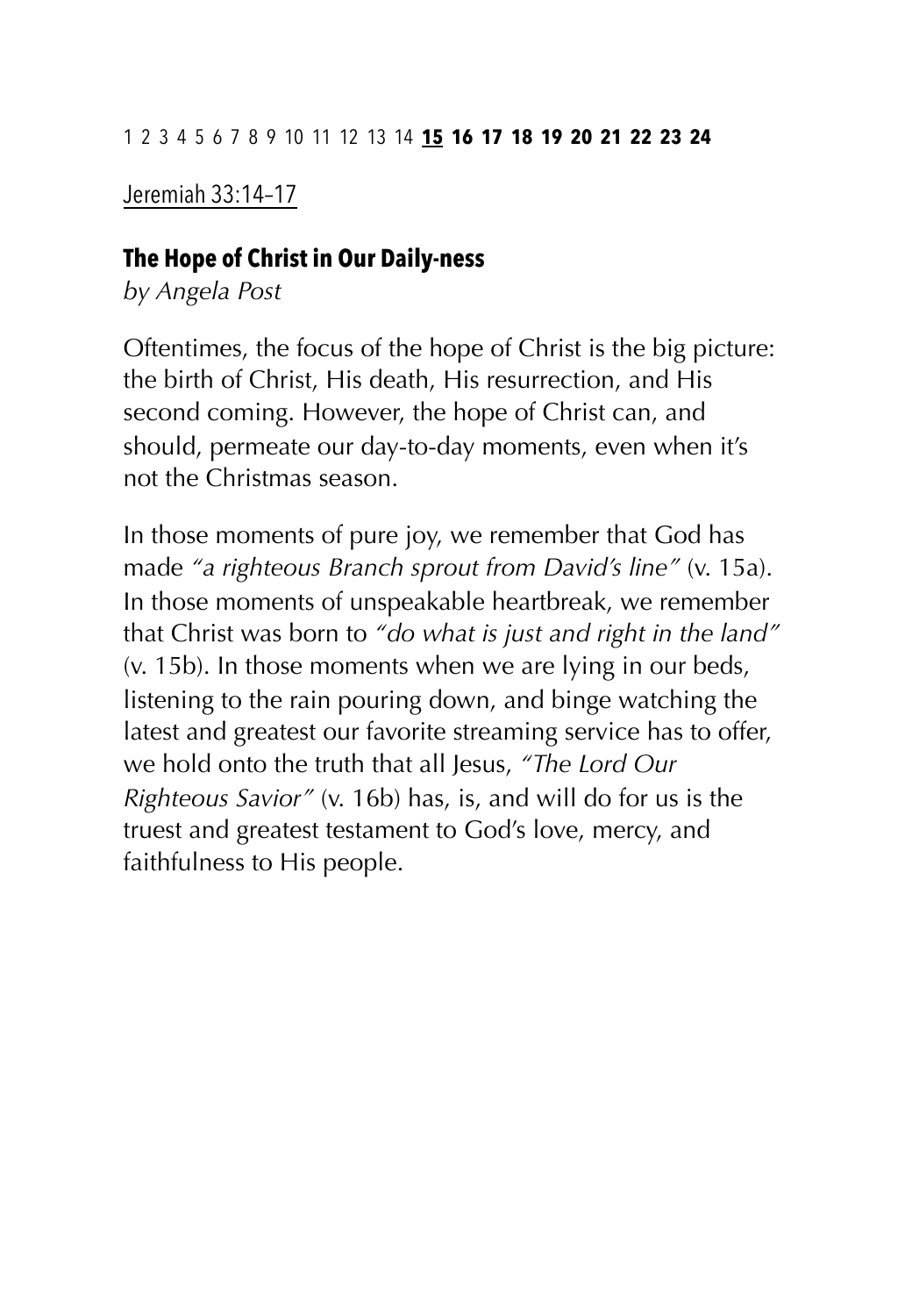In what areas of your daily routine do you already recognize the hope that Christ represents? How can you better reflect the hope of Christ in your day-to-day life?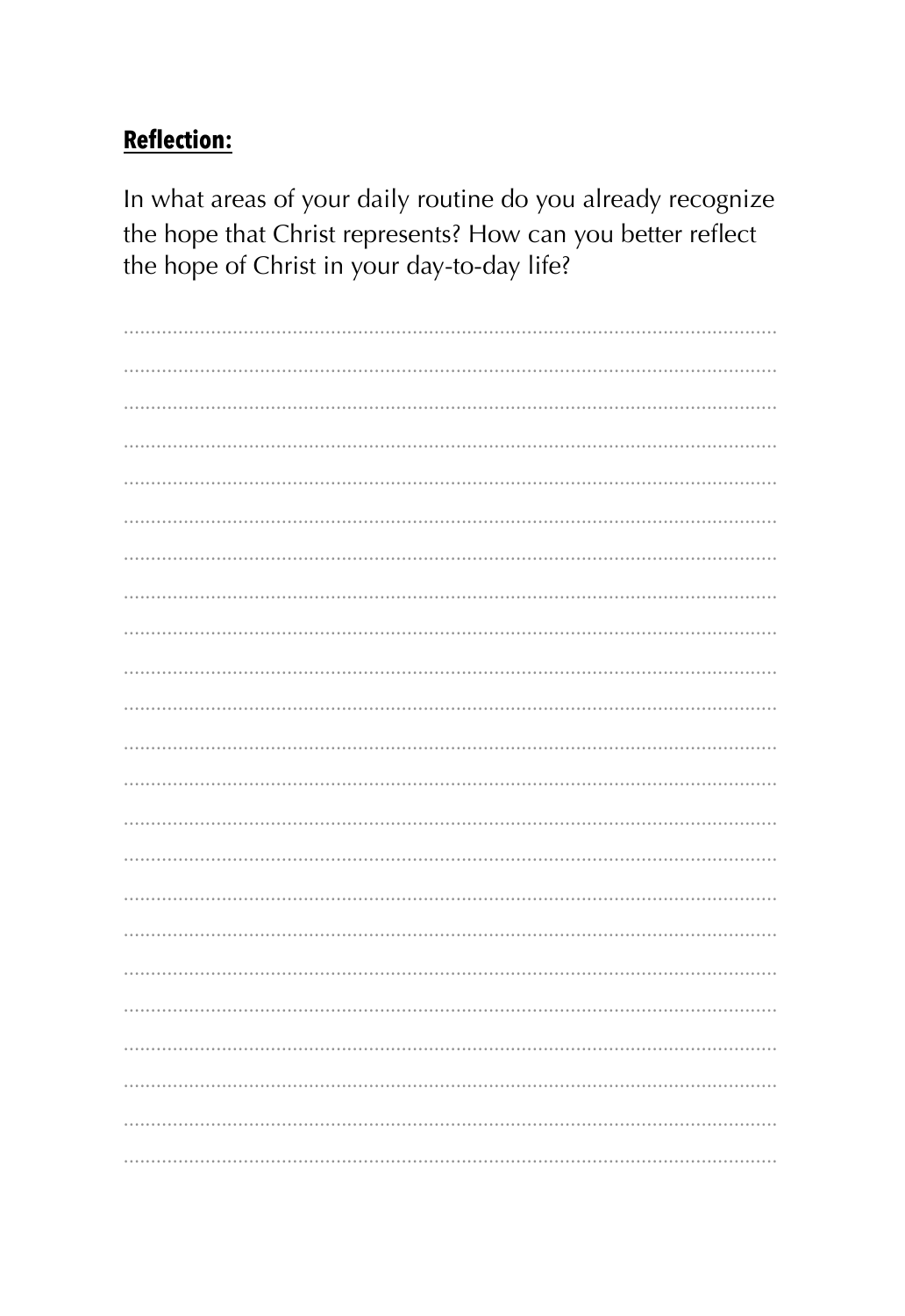Micah 5:2–5

#### **"But you, O Bethlehem Ephrathah"**

*by Margaret Baker* 

This storied village, land of lush olive groves and shepherds' fields, has been woven into the salvation story brocade by our loving God. It was in Bethlehem, after all, where Naomi and Ruth sojourned, and where Boaz, a kinsman-redeemer of the Type who was to come, married Ruth adding her name to the genealogy of the future King. And there, another young king, David, ancestor of the One to come, enjoyed his boyhood, caring for his father's sheep on those very hills.

Then a millennium later, above those same hills, the doors of Heaven opened and God's heavenly angels sang for the gathered shepherds—terrifyingly and wonderfully—the song of a boy Savior, who is Christ the Lord, born in that little village. And finally, it was to that same village that the Gentile stargazers from the ends of the earth traveled, guided by Micah's very words of 700 years prior, to pay homage to that Savior King, the "ruler over Israel" to whom they were led by heavenly astral phenomena that He had arranged to guide them.

Bethlehem, *"small among the clans of Judah,"* that hallowed place where Emmanuel the king appeared to all. And still He shepherds His wayward flock. It is His joy to make us secure, for He came to be our peace. Even yours. Especially yours.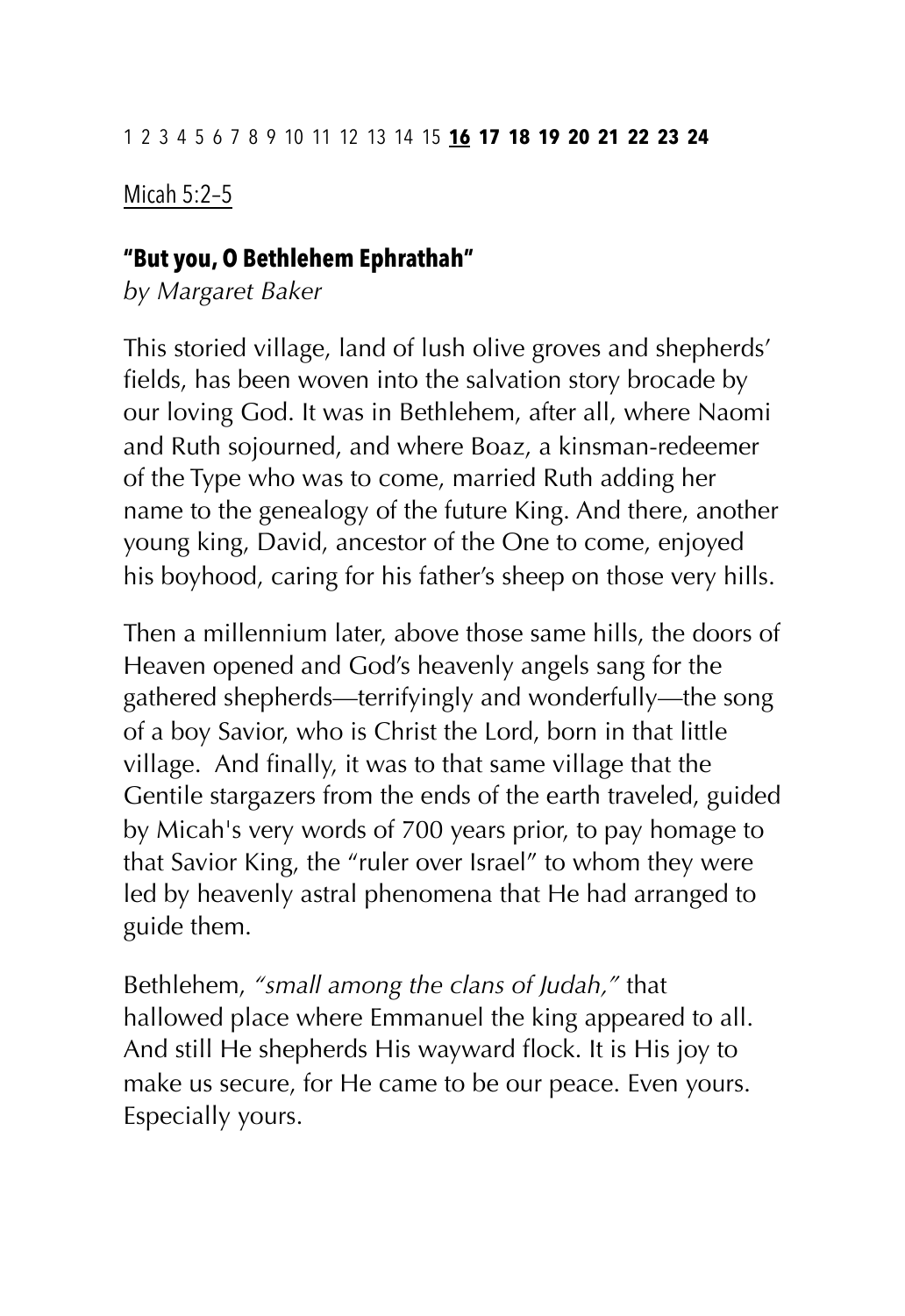Imagine yourself on that Bethlehem hillside hearing the terrifying and wonderful heavenly host. Reflect on how that message of peace to all those on whom His favor rests, includes YOU. Oh, what a mystery!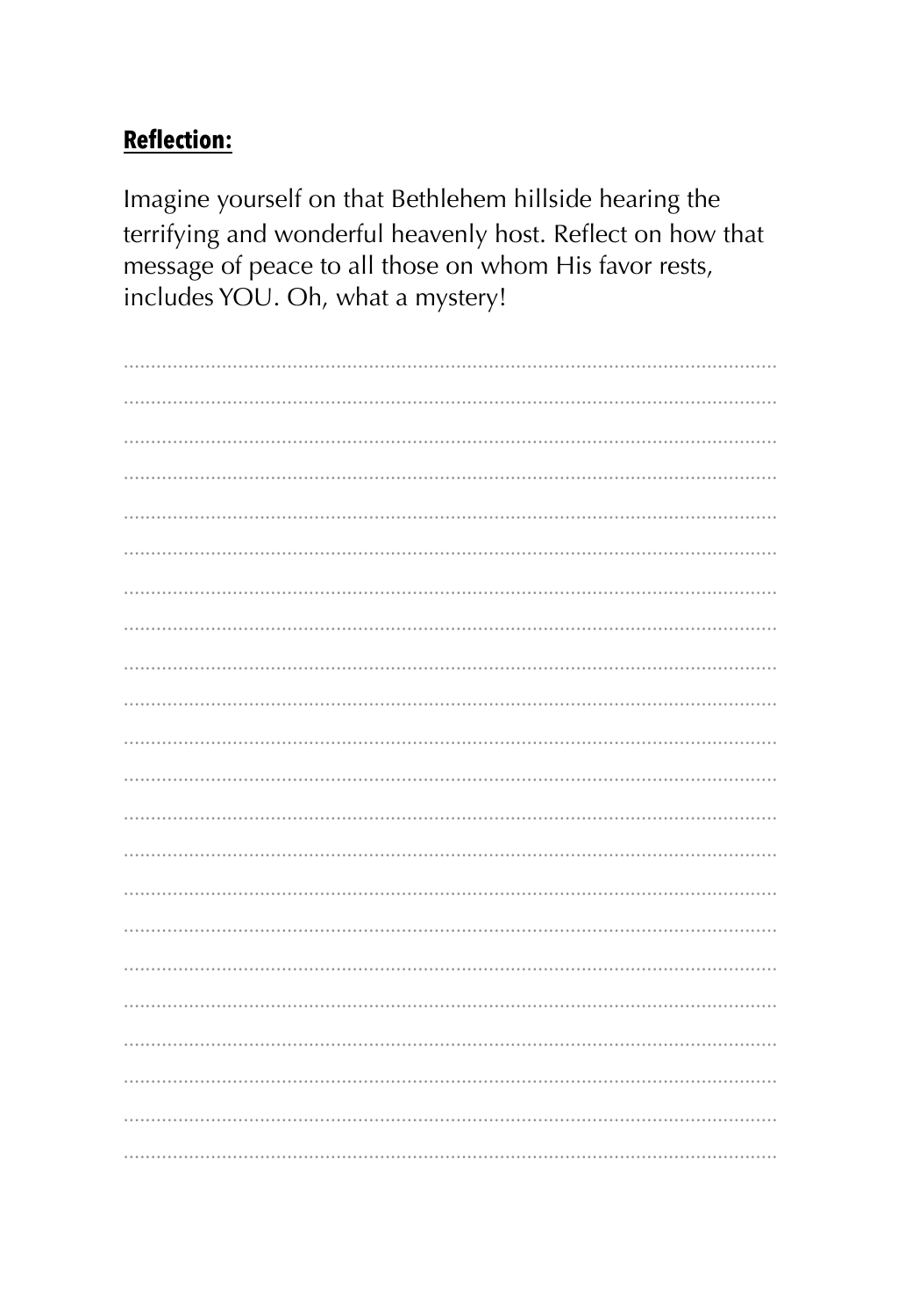# Ezekiel 34:11–31

### **The Good Shepherd**

*by Justin Beemer* 

Have you ever been to a shopping mall in December? The sea of people seems endless—crowds of people getting their last minute holiday shopping in. It's loud, chaotic, and confusing. It's quite easy to find yourself disoriented by the masses running from store to store.

Much like the shoppers in the crowd, we are all lost and overwhelmed. Separated from God by our sin, we walk in darkness and struggle to find our way through life. Without someone to guide us, we are hopeless. How thankful we are, then, that God himself has promised a Shepherd to rescue us, to seek us out, and to find us when we are lost.

That promise was fulfilled one night in Bethlehem a long time ago. Jesus is the one Shepherd who God promised to set over his people. In Him, we have a new covenant of peace and security. We are His people, and He is our God. What an incredible gift for us to celebrate this Christmas season!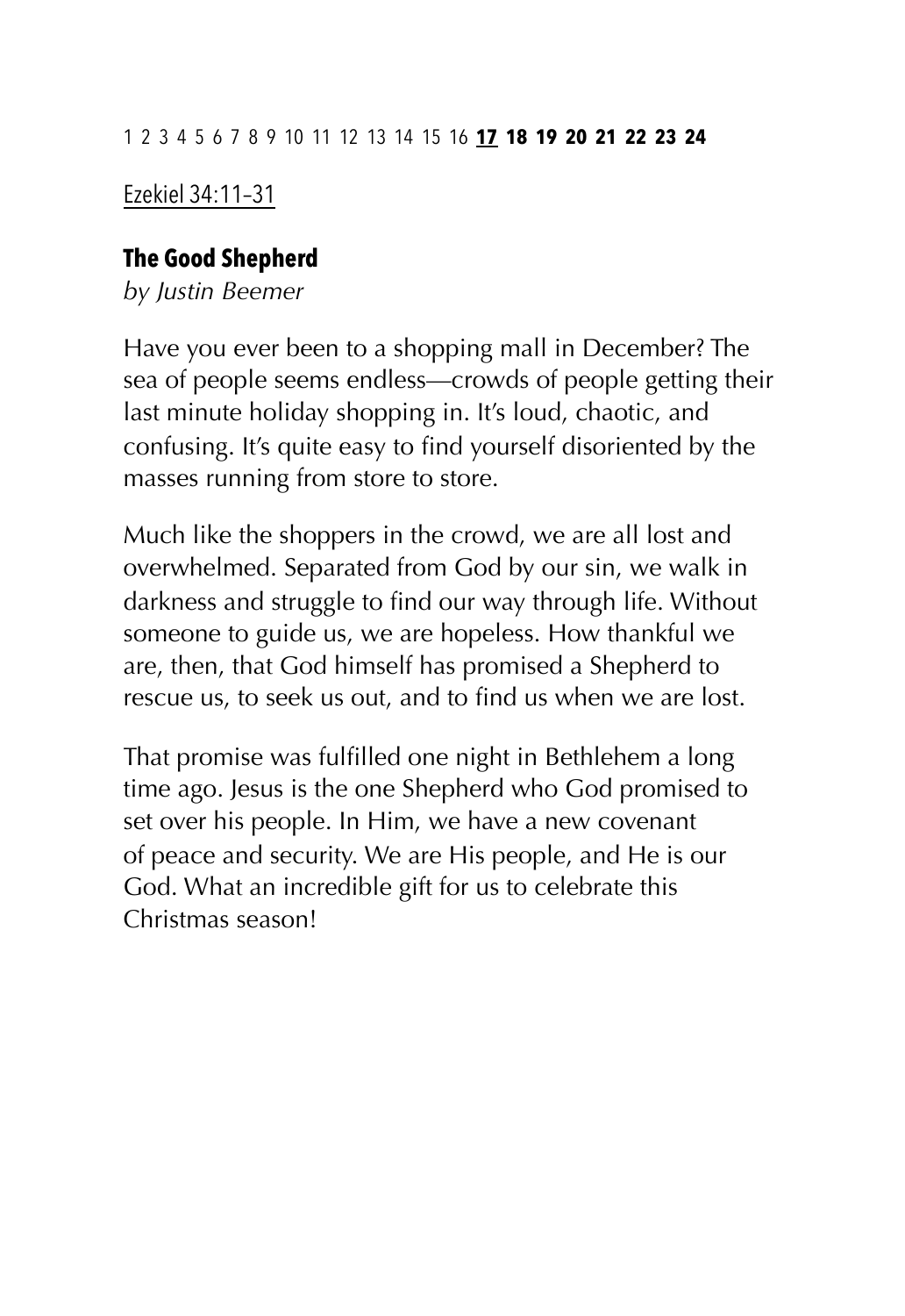How can you celebrate the amazing Christmas gift God has given us?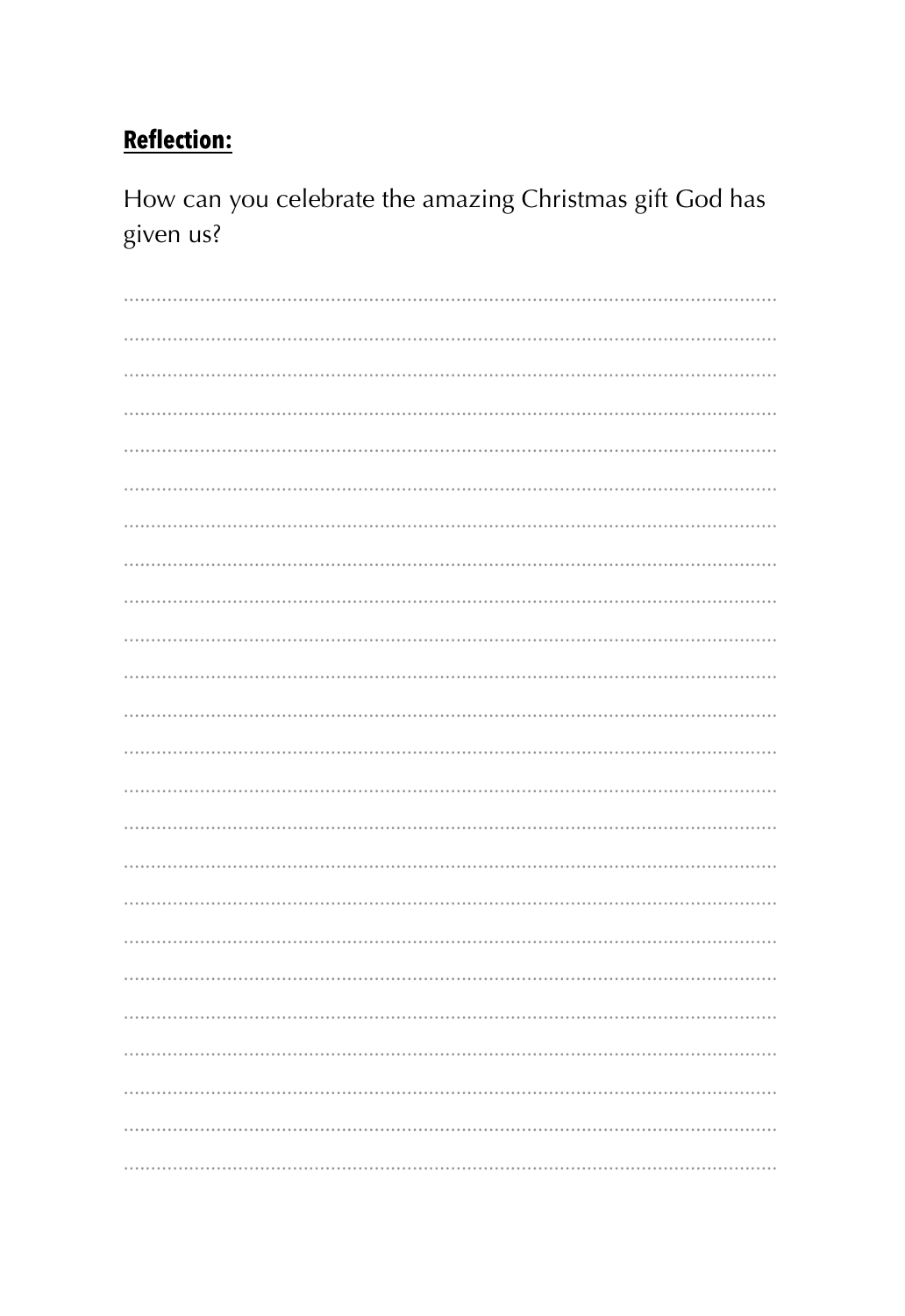## Zechariah 8:1–8

#### **Reconciled at Christmas**

*by Marcus Lane* 

Most of my memories of celebrating Christmas are associated with family. Whether traveling to Iowa as a child to my grandparents' farm or returning home as an adult to my parents' house to spend Christmas, I've always prioritized family during the Christmas season. But, have you ever experienced tension within your family during holiday gatherings? Whether it started with a political argument that led to shouting and name-calling or with your mom making a thoughtless comment about your sister's new boyfriend, the resulting discomfort overshadowed the joy of the season, didn't it? When individuals harbor anger and resentment toward one another, reconciliation is necessary in order for the celebration to be truly joyful.

Reconciliation was exactly what was taking place in Israel during the time of Zechariah. Returning to Jerusalem from their exile in the Babylonian Empire because of their worship of idols, the Israelites certainly felt discomfort over past failings. Fear of God's judgment and their own shame over their idolatry made joy and celebration impossible. Yet, into that fear and discomfort, God speaks the promise of reconciliation to his people: *"Behold, I will save my people from the east country and from the west country, and I will bring them to dwell in the midst of Jerusalem. And they shall be my people, and I will be their God, in faithfulness and in righteousness"* (Zechariah 8:7–8).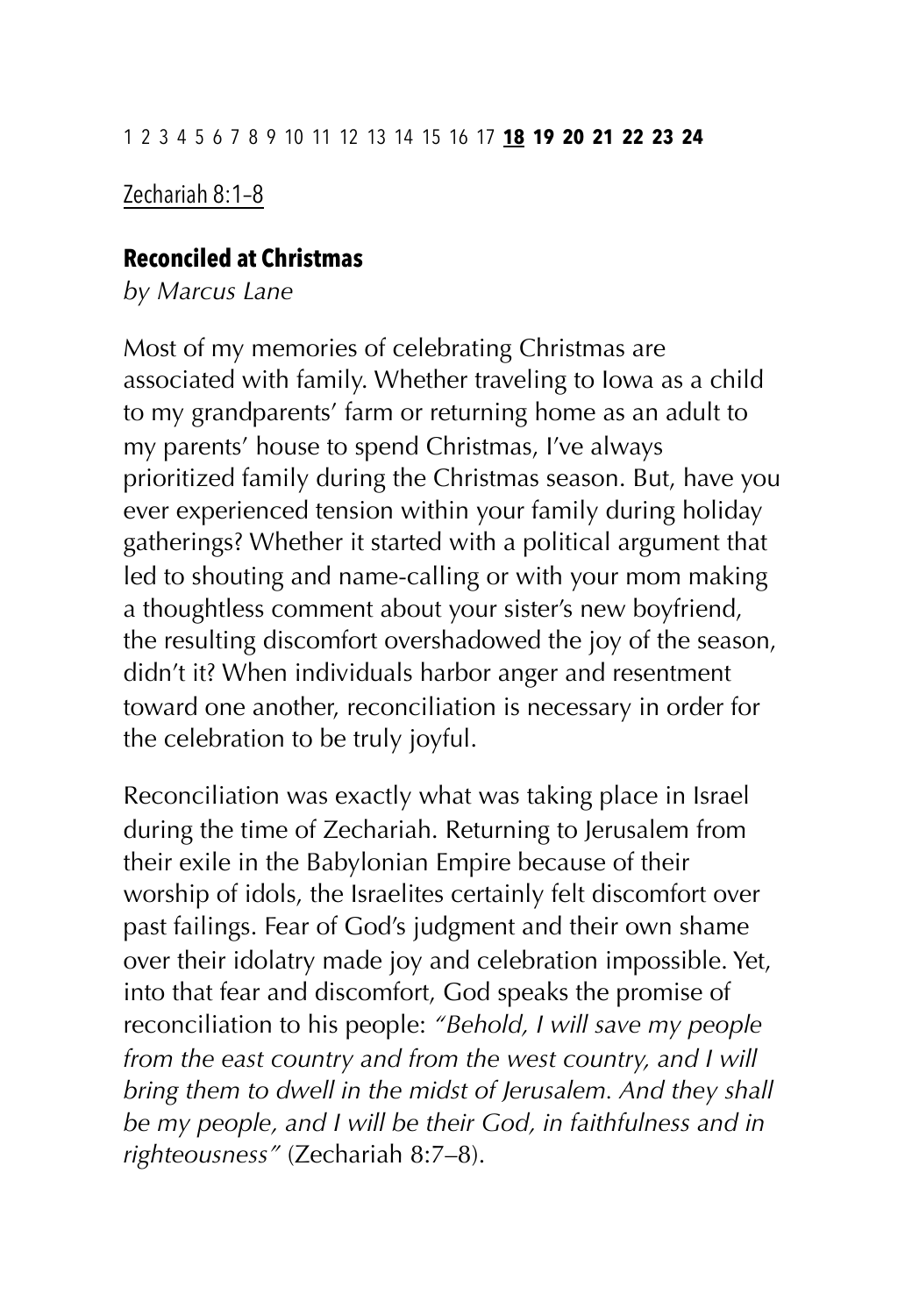This gift of reconciliation is exactly what we celebrate at Christmas. In the coming of Christ, we discover that God has drawn near to us, not to fight, not to argue, not to shame us for past wrongs. Instead, He has drawn near to reconcile with us and draw us back to Him.

# **Reflection:**

Do you have a need for reconciliation this Advent?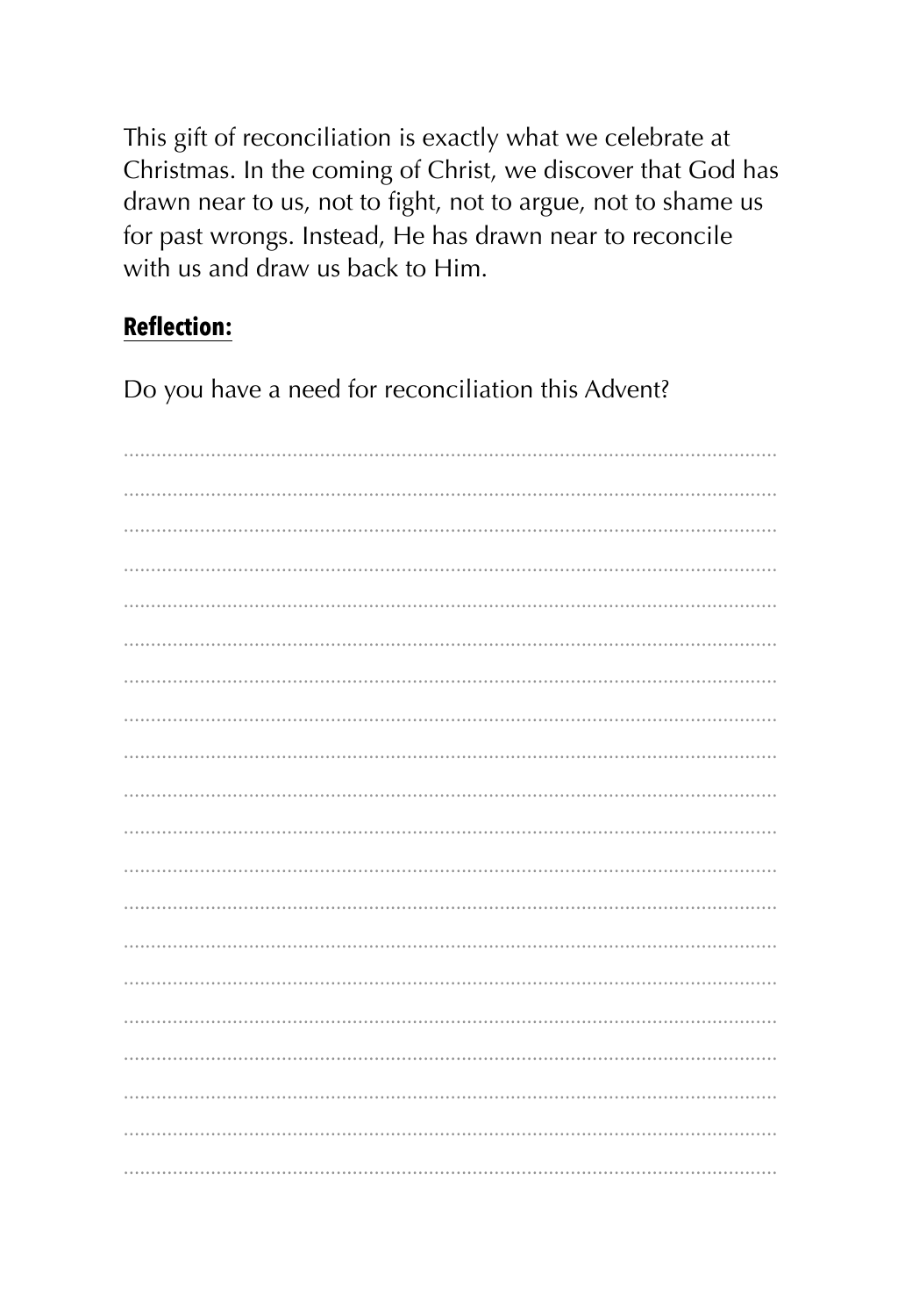Zephaniah 3:14–17

## **Shout Aloud and Rejoice**

by Makayla Wyly

It is the holiday season! As family comes into town, gifts are bought, and cooking is finally coordinated, and there is an excitement in the air. Too often, though, our natural tendency is to become stressed, exhausted, and full of anxiety for the season of Christmas.

However, Zephaniah says that we should spend time doing the opposite of stressing—embracing intense joy along with relief because Jesus bore our punishment. This is a time to rejoice! God has provided this season: our punishment is removed, the enemy is turned back; the Lord our God is with us; Jesus is mighty to save; He delights in us; He sings over us. It's a holiday that is meant to have passion and singing, not stress.

This holiday season, let's approach each day with a new sense of zeal and vigor. Our enemy is defeated, the punishment is lifted, and the Mighty Warrior is born.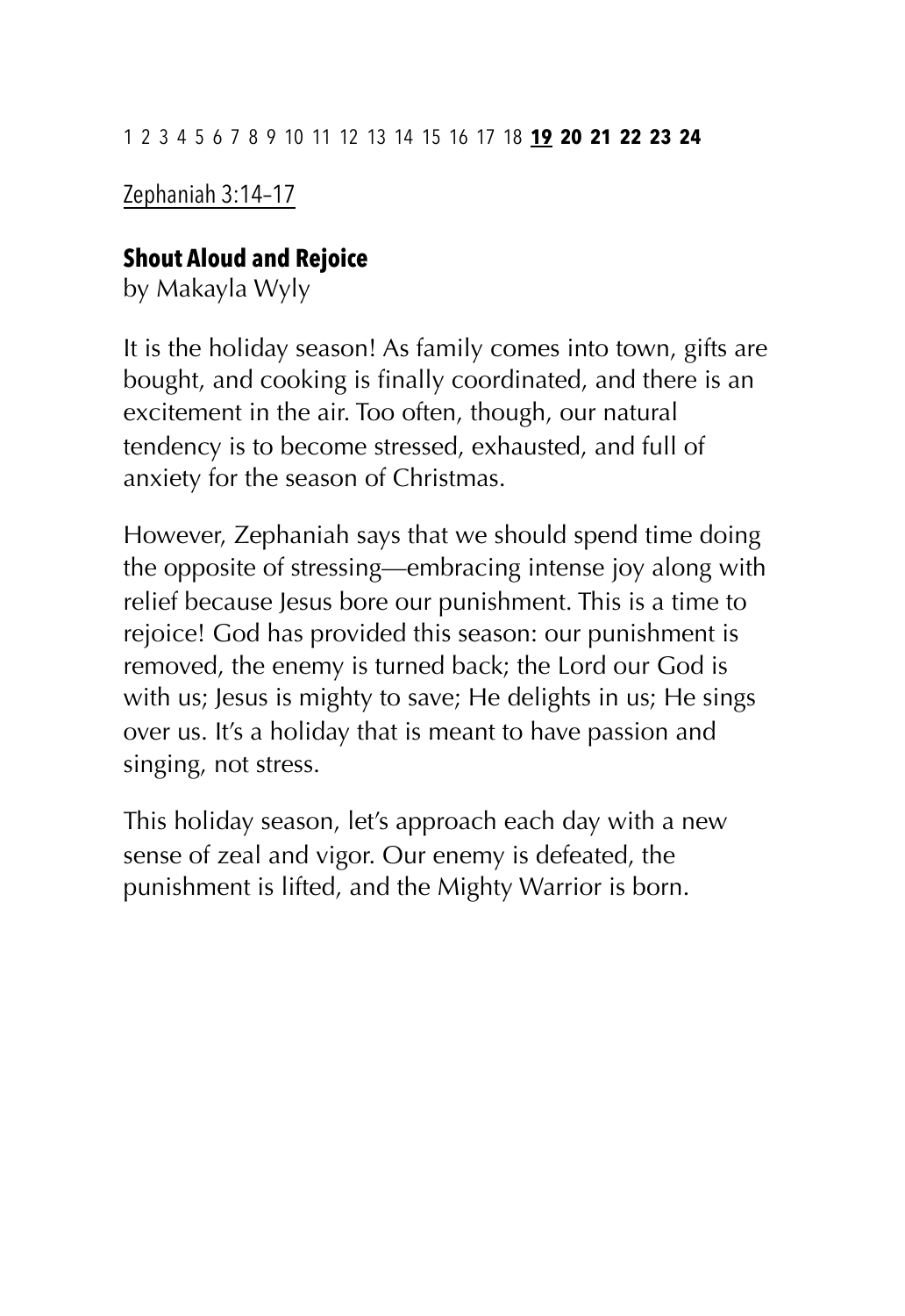How can you bring excitement into your preparation for Christmas? How will you continue the great excitement after the season is over?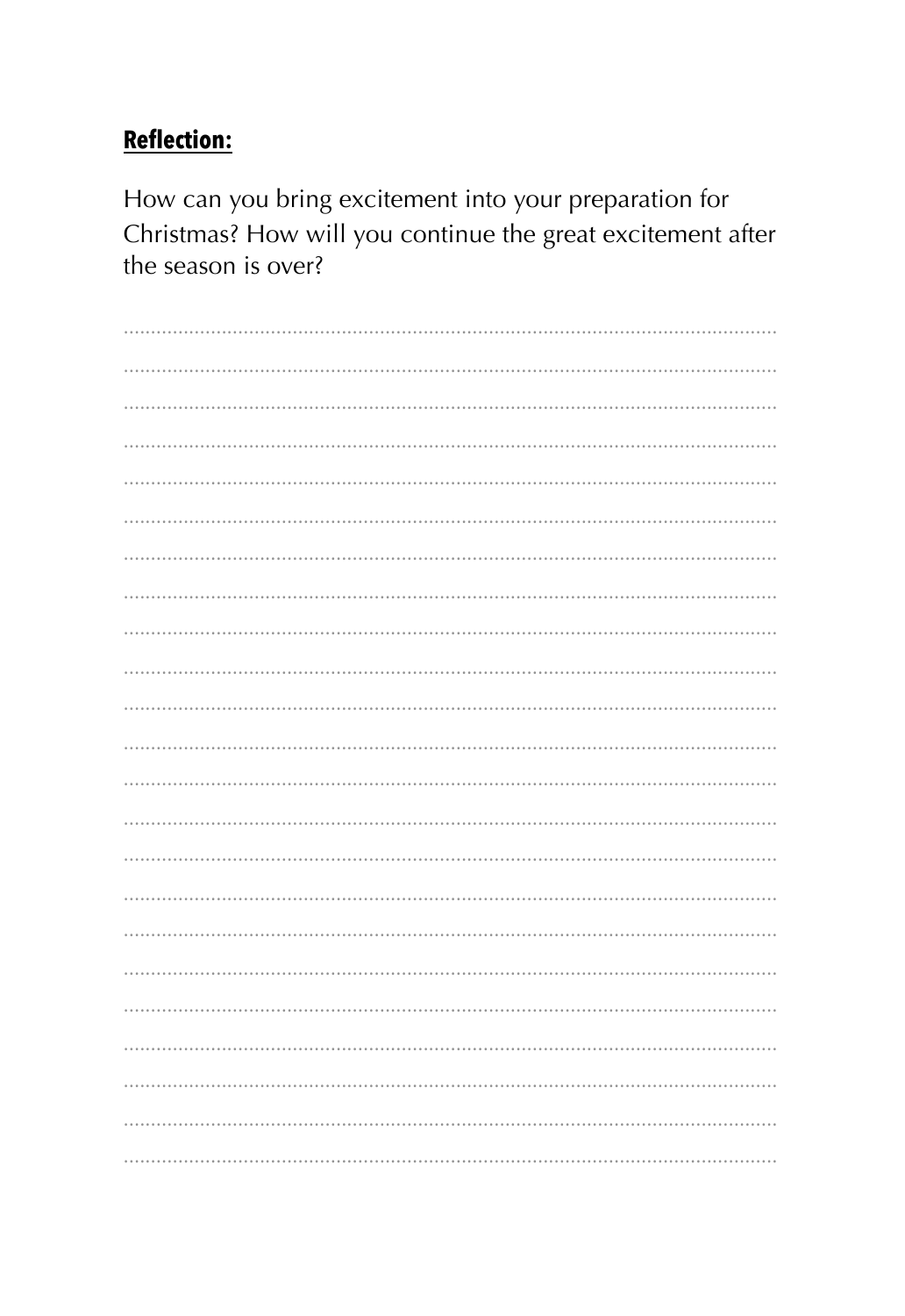Isaiah 7:10–17

### **The Sign of Immanuel**

*by Mary Kay Liston* 

*10 Again the Lord spoke to Ahaz, 11 "Ask the Lord your God for a sign, whether in the deepest depths or in the highest heights."* 

*12 But Ahaz said, "I will not ask; I will not put the Lord to the test."* 

*13 Then Isaiah said, "Hear now, you house of David! Is it not enough to try the patience of humans? Will you try the patience of my God also? 14 Therefore the Lord himself will give you a sign: The virgin will conceive and give birth to a son, and[e] will call him Immanuel.15 He will be eating curds and honey when he knows enough to reject the wrong and choose the right, 16 for before the boy knows enough to reject the wrong and choose the right, the land of the two kings you dread will be laid waste. 17 The Lord will bring on you and on your people and on the house of your father a time unlike any since Ephraim broke away from Judah—he will bring the king of Assyria."* 

# **Reflection:**

Have you ever had the feeling of impending doom? What if God could send you a sign! Many times, we are facing a really challenging situation, and we want reassurance from God that we will be fine, but we are scared to test our faith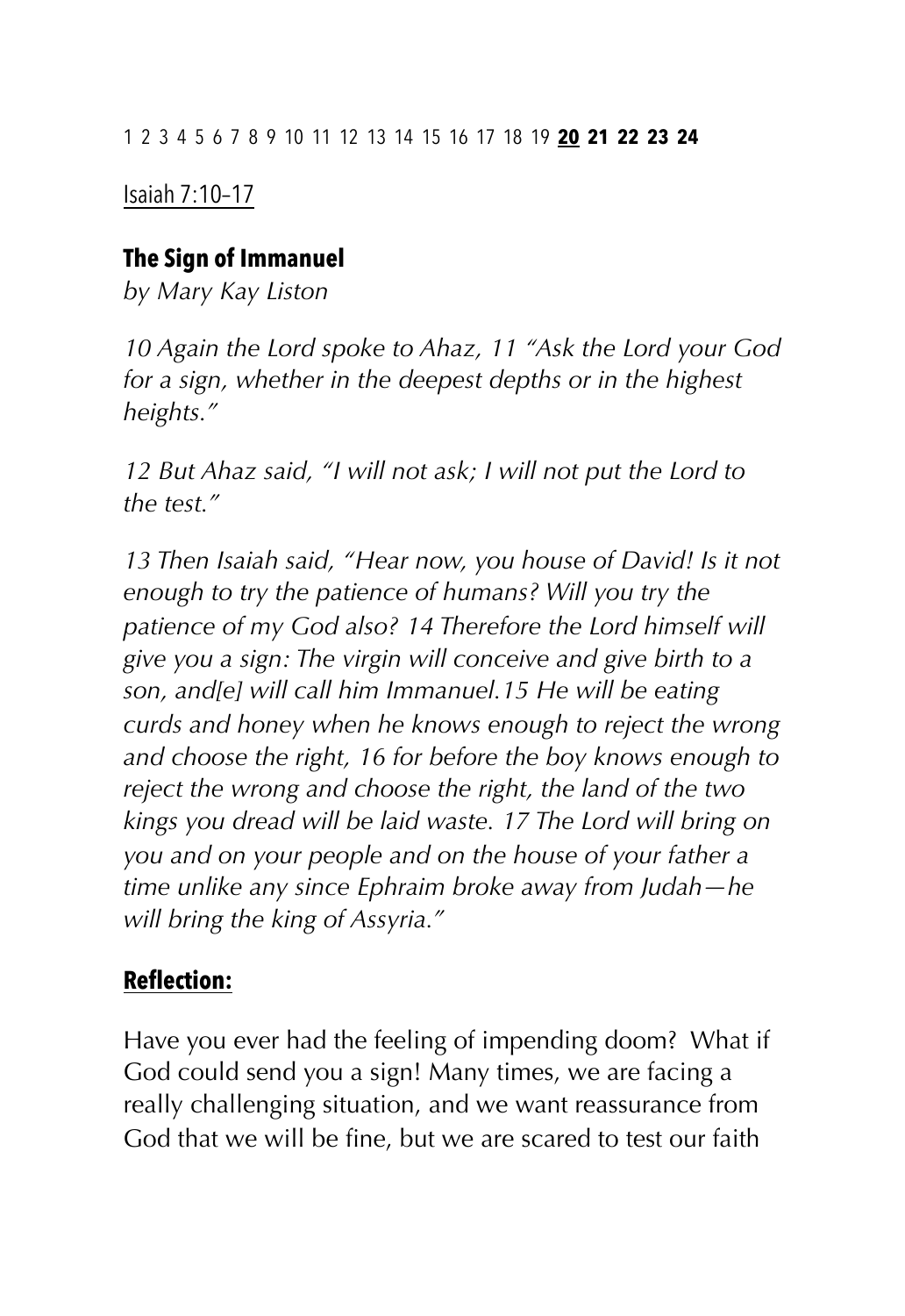by asking for a sign. We are scared because we wonder: What if He doesn't answer? What if I don't like what I hear?

But God has heard not just our cries but also the world's cries. And He has answered, not with a whisper, but with a Savior. He has delivered us—and the world—from our sins. We may not have Isaiah whispering in our ear "Go ahead: ask Him," but we can all respond to Jesus in faith.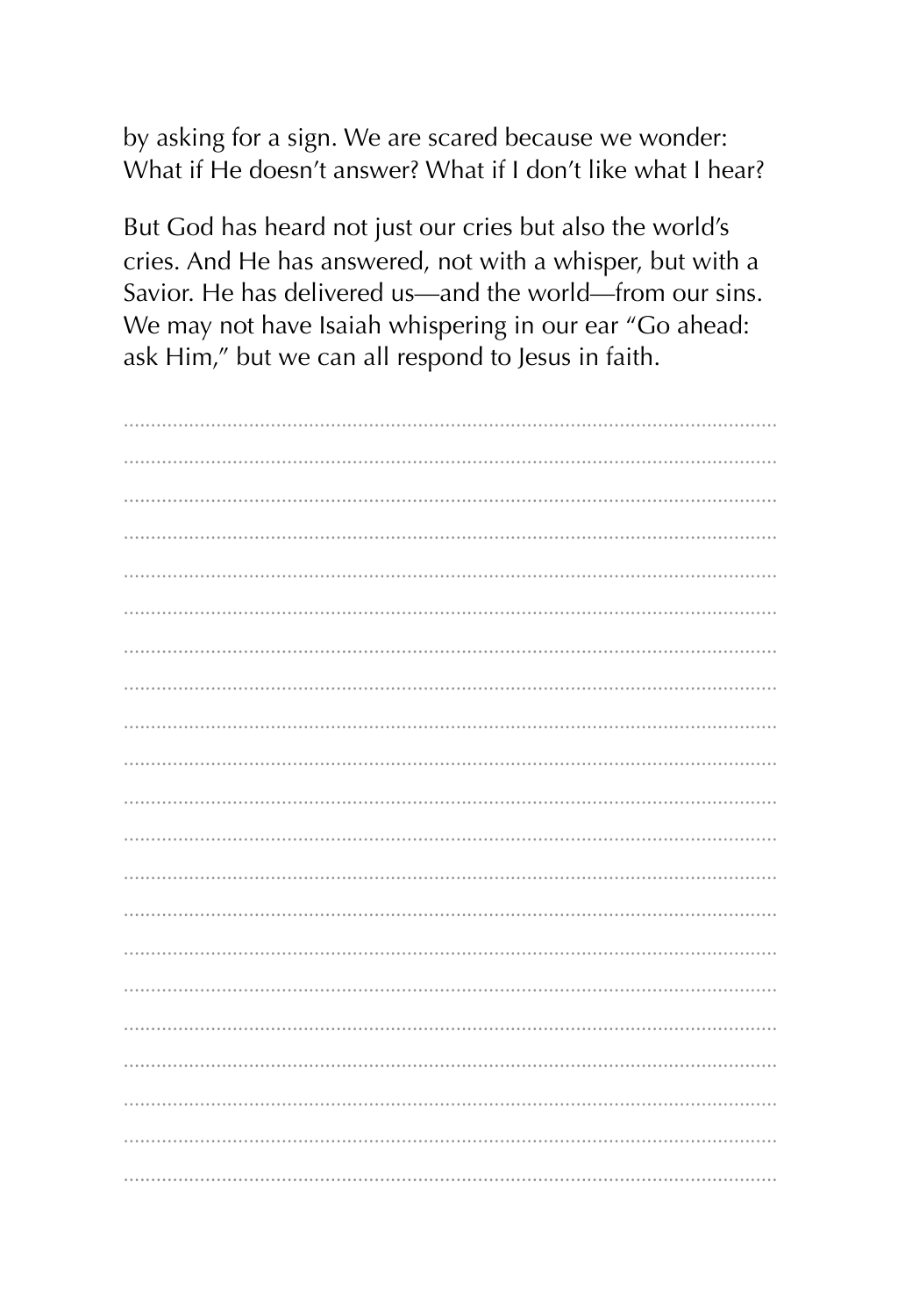## Matthew 1:18–25

### **Obedience… is a "Get To" not a "Have To"**

*by James Piazza* 

"Beloved son, please pass me the mallet and hold these two boards together so we can attach them"…words Jacob, Joseph and Albert, my father, likely shared while being culturally obedient, teaching their sons the carpentry trade.

"Happy to help, beloved father," may have been words Joseph, Jesus, and James shared when working with their earthly fathers, learning the carpentry trade and being obedient to the fifth commandment, *"Honor thy father and thy mother."*

Joseph chose spiritual obedience when the angel of the Lord spoke the words, *"Do not be afraid to take Mary home as your wife, because what is conceived in her is from the Holy Spirit."*

When our beloved Jesus was mounted upon the two attached boards, He chose heavenly obedience to his Father while also honoring the fifth commandment.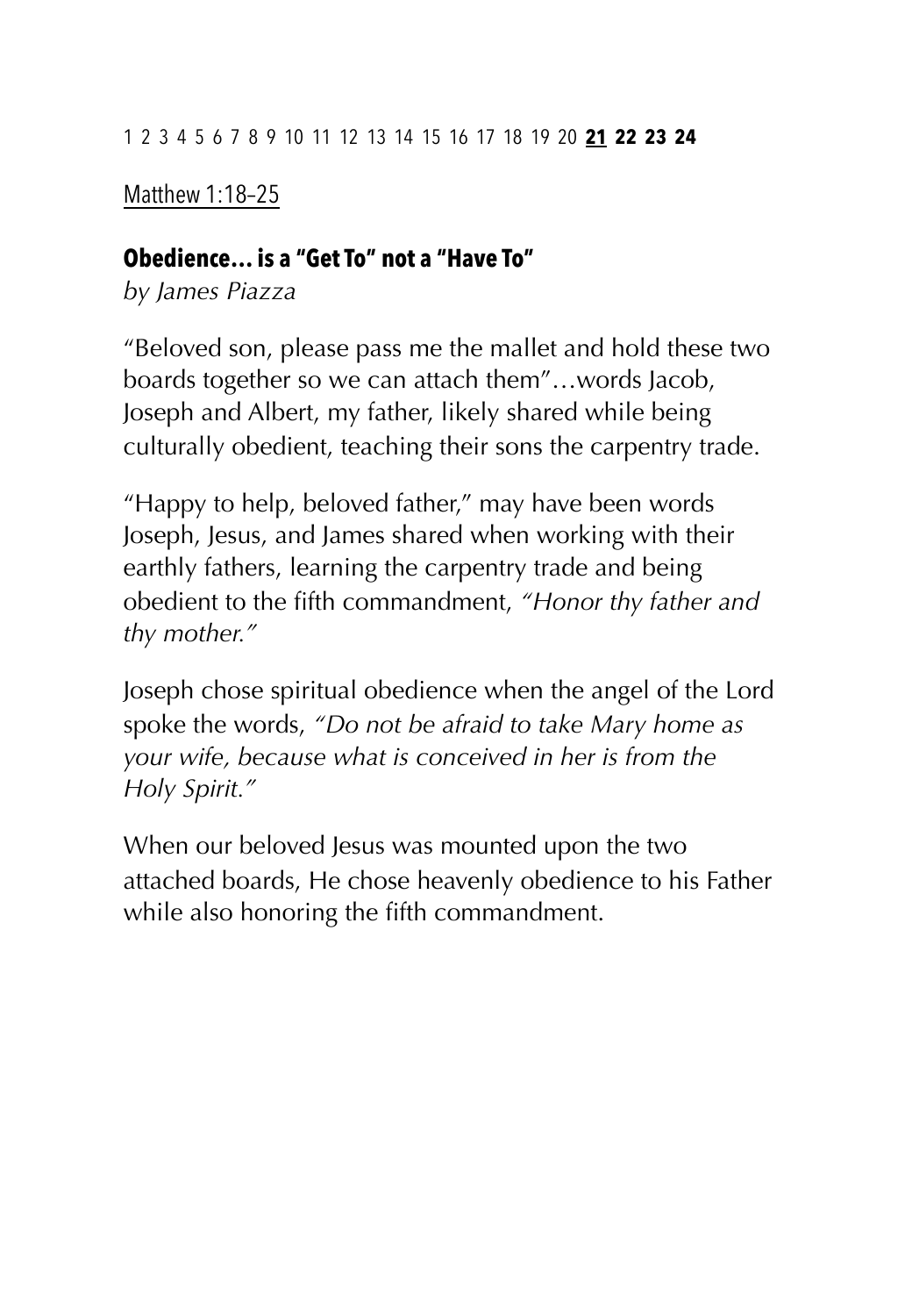Is your obedience a "get to" or a "have to"?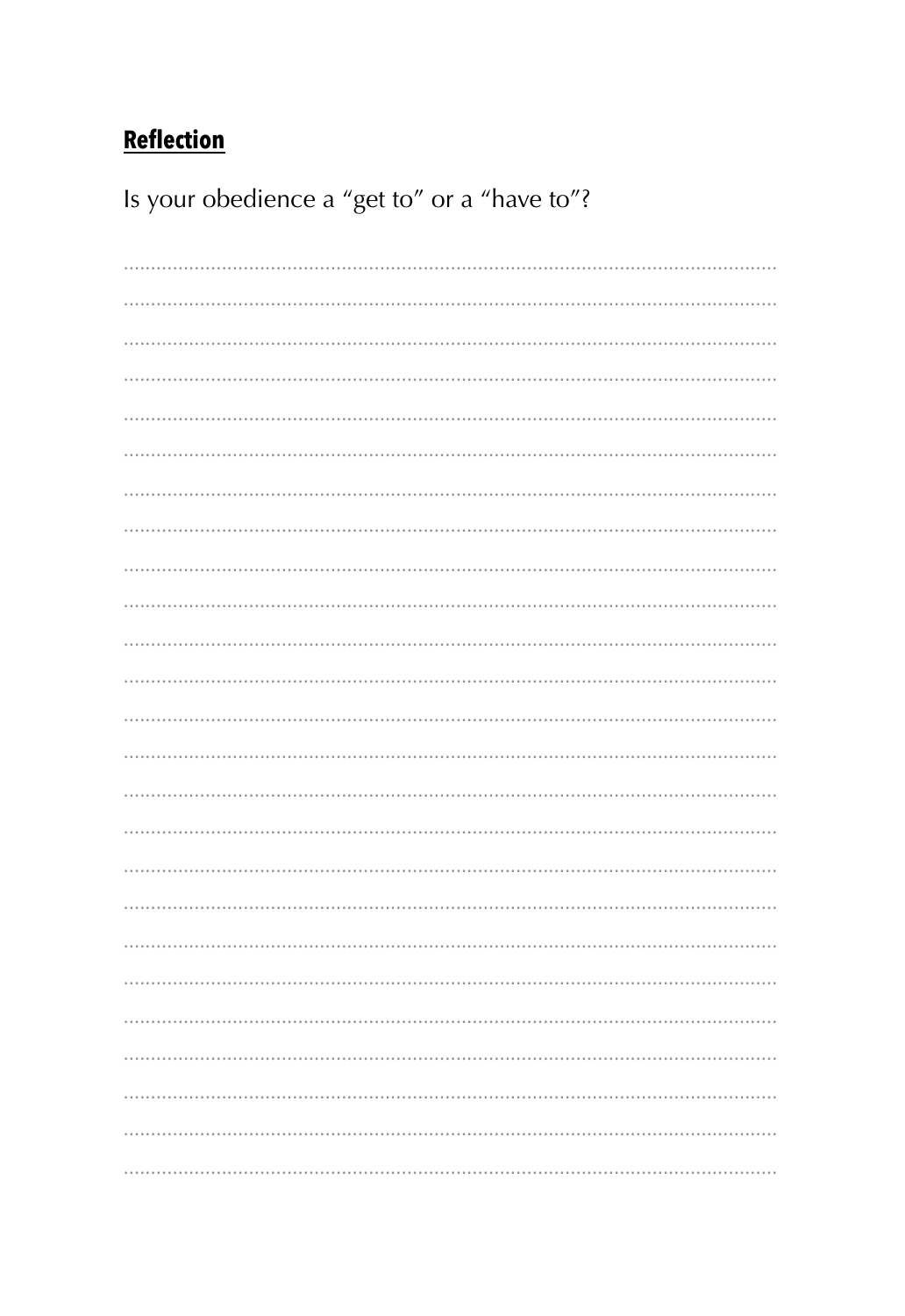Luke 1:26–38

### **Relying on the Holy Spirit**

*by Becky Johnson* 

In these verses, Mary was being called to serve God in a unique way. She wonders how it will happen as she is unmarried and can't become pregnant on her own. Gabriel announces that God will and can do what she cannot. The Holy Spirit will fill her and conceive in her the very Son of God. For nothing is impossible with God.

This passage came alive to me thirty years ago when I was about to graduate from EMU with a teaching degree. All my life I had wanted to be a teacher, and I was about to reach that goal. However, shortly before graduation I was asked to consider working on staff for University Christian Outreach, a missionary organization working on the U of M campus. While I was honored by the offer, I felt afraid and intimidated. Do evangelism on U of M's campus? Share the Gospel with students in the dorms? God, what are you thinking? How can I do this ministry? Don't you know that Lutherans don't do this kind of evangelism?

As I prayed and sought God's direction, I opened to this passage of Scripture. Suddenly the words of this familiar passage took on a new meaning. This job was too big for me. But it wasn't too big for God. He promised that He would give the Holy Spirit to those who ask. He promised that nothing was too hard for Him. He could take this nervous Lutheran girl and teach her how to share Jesus with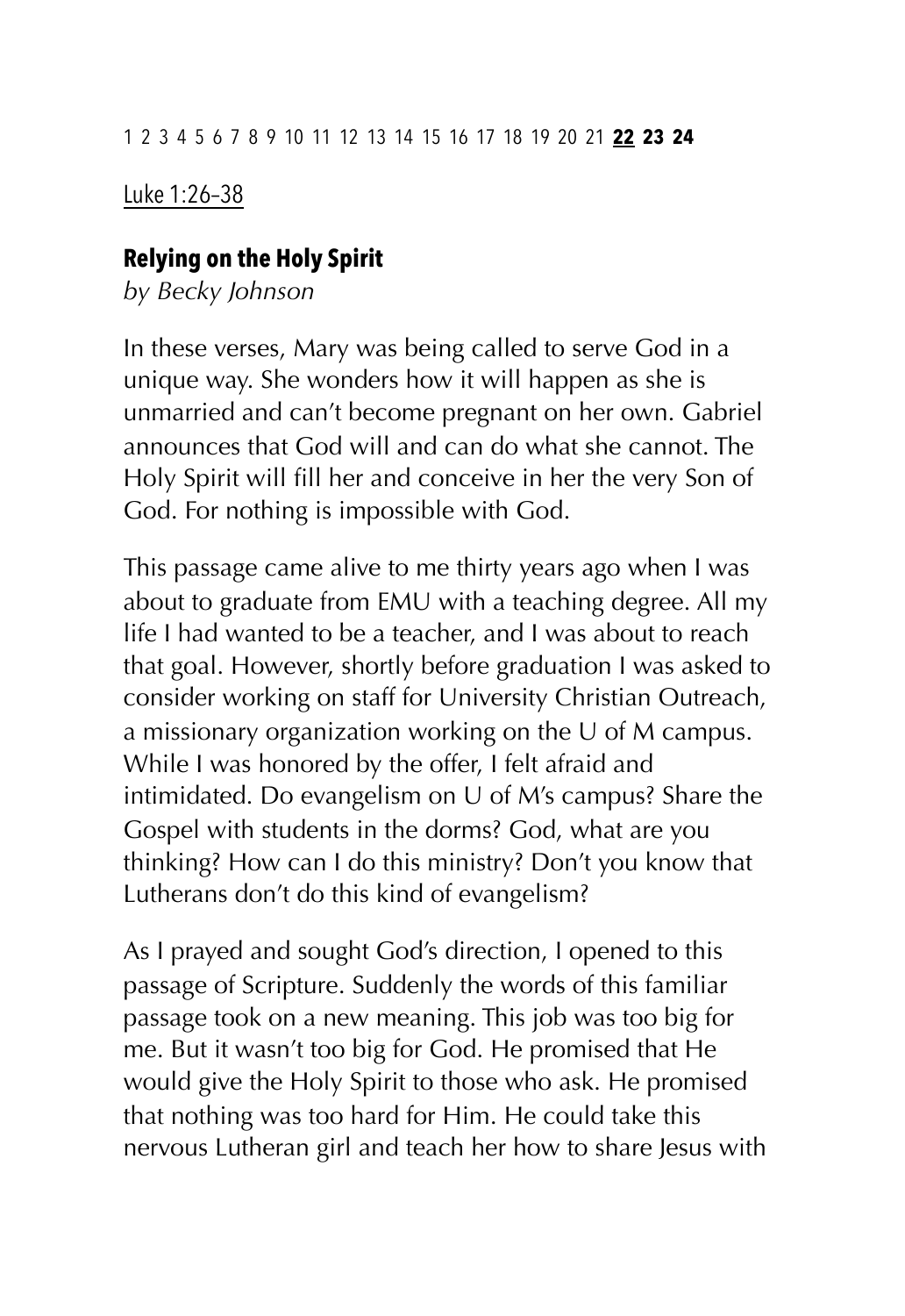others, so Mary's response became my own prayer, "Lord, I want to be your servant. Fulfill your work in and through me by the power of your Spirit."

### **Reflection:**

Are you facing a situation or calling that is too big for you? Turn it over to the God of the impossible. Like Mary did, offer yourself as God's servant and trust Him to equip, to empower, and to work His good plan and purpose.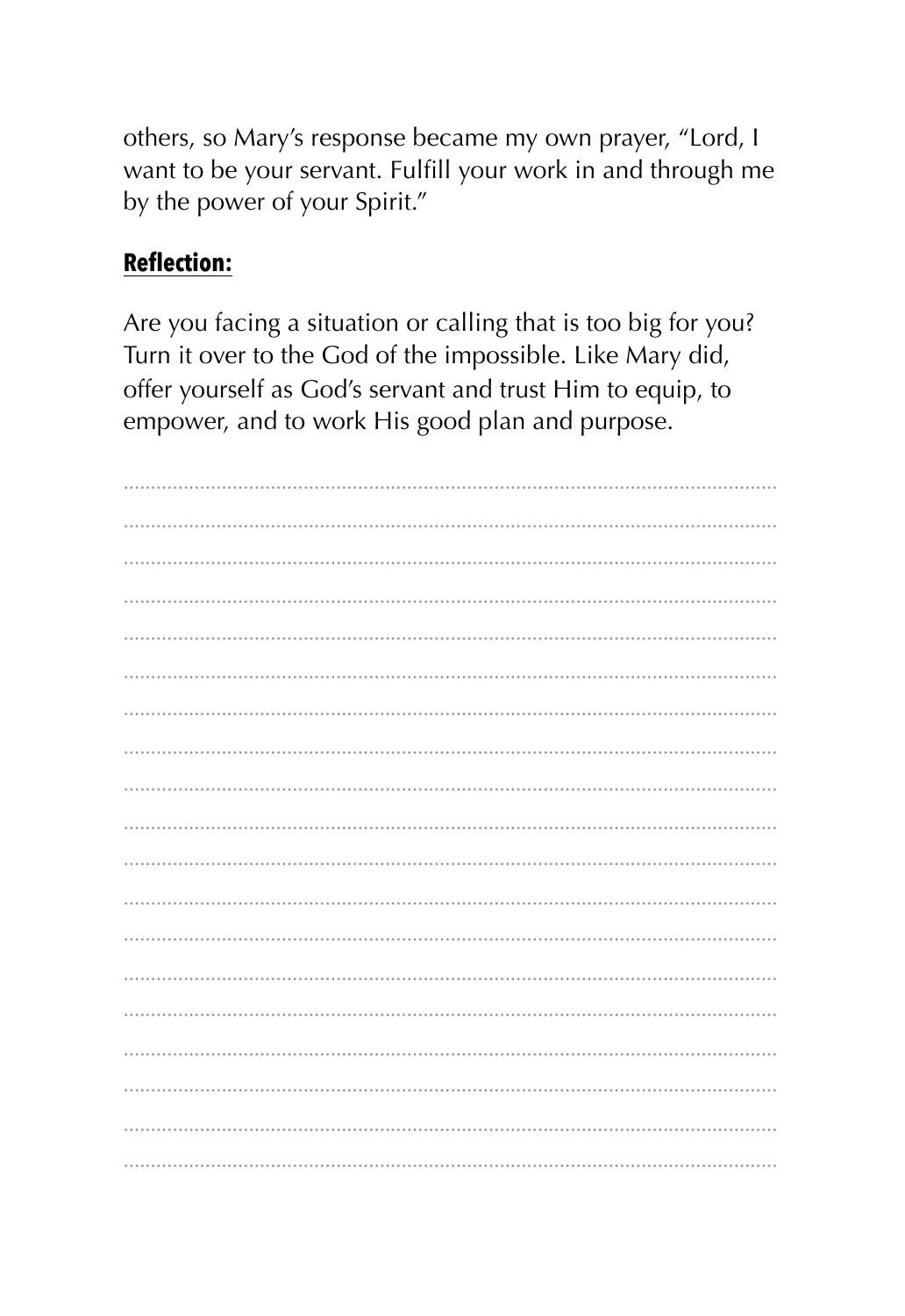Luke 1:39–56

### **The Excitement**

*by Tandy Mazak* 

Do you remember the excitement of waiting for Christmas? You made your list, you were 'extra' good during the month of December, and you felt like you were going to explode with anticipation. Then finally Christmas Eve arrived, and you were allowed to open that one present—which was always pajamas—so that on Christmas morning, everyone looked their best for pictures. What a feeling! All the built-up excitement and then the day was finally here.

As we have been reading the Scriptures throughout this season, we see that God has been building that excitement for us. He promised a Savior, our Savior Jesus Christ, and He is coming! So, when Elizabeth welcomes a visit from Mary, she is so overcome with joy and excitement at seeing her that she cries out, not just a little, but LOUDLY! Elizabeth and the baby she's carrying, John the Baptist, are filled with the Holy Spirit, and John leaps inside Elizabeth's womb. John the Baptist is so excited that he leaps! The time has finally come. What a feeling! Years of waiting for the coming Savior, and the day is finally here!

As we gather for Christmas and the excitement is building, let's remember that the Christ of Christmas is the reason for our excitement. The joy that our Savior has arrived and blesses us with gifts is the most blessed excitement.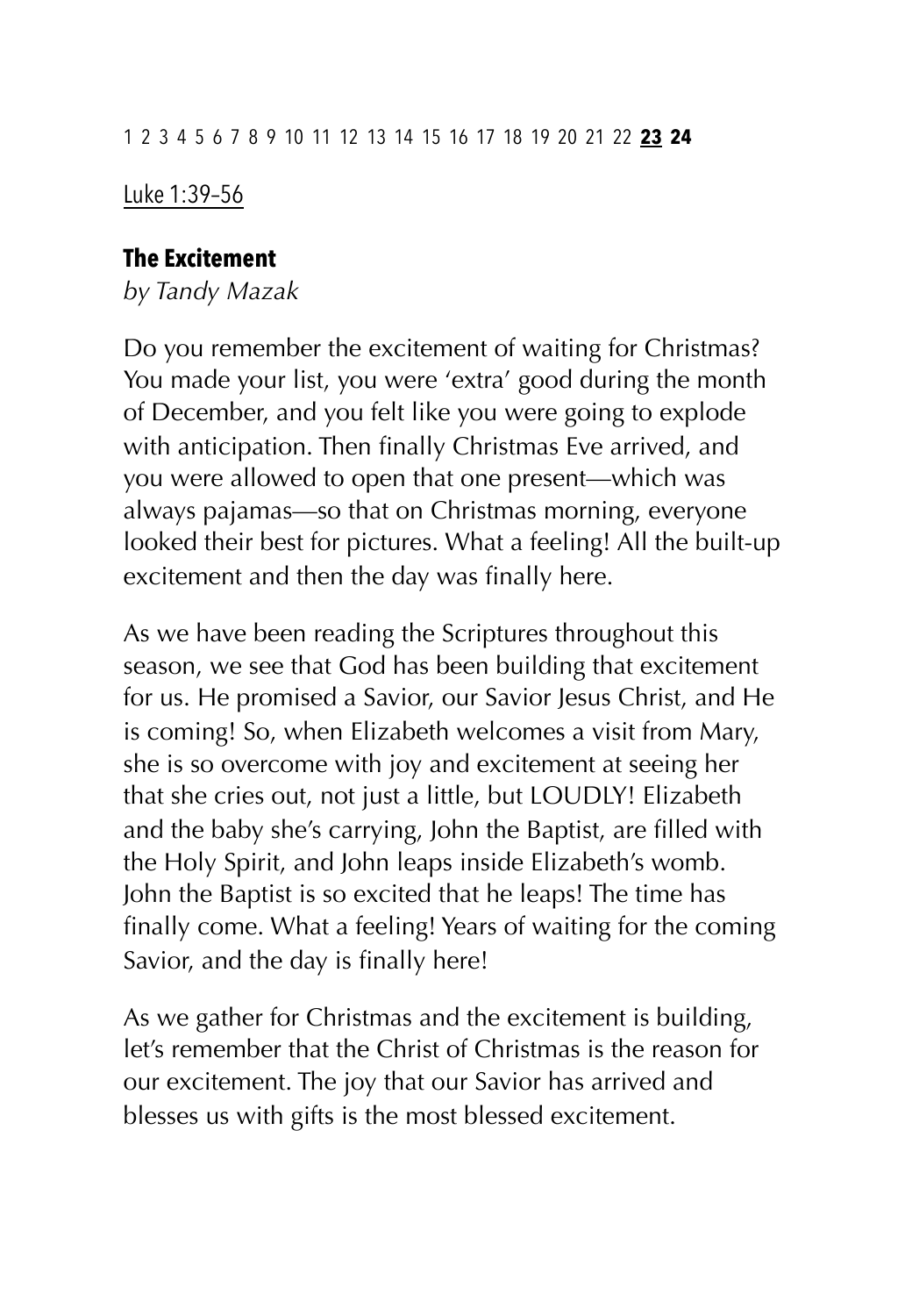Are you feeling excited? Jesus is coming and He comes bearing gifts that we can't even imagine.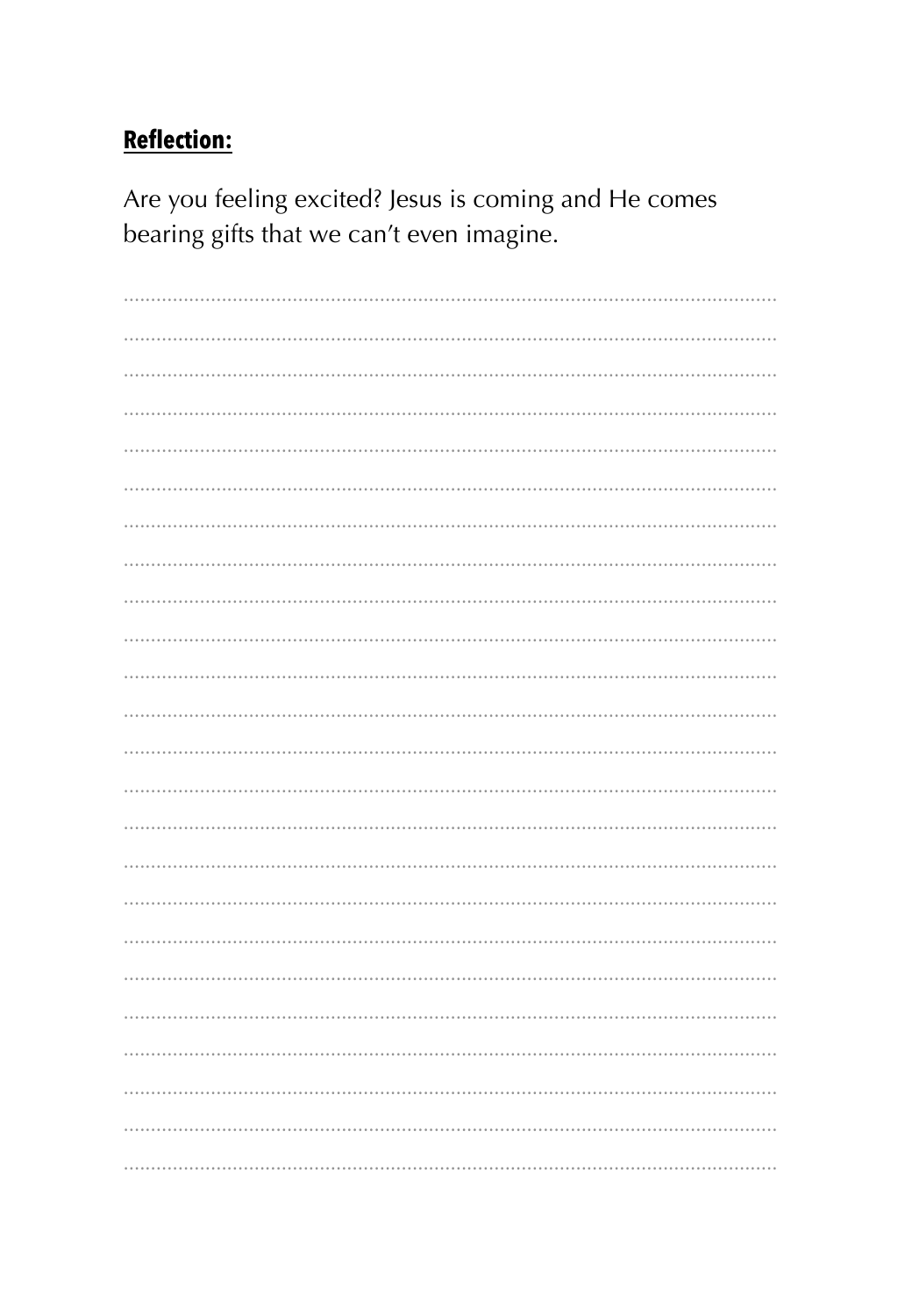Matthew 1:18–25

# **Listen Carefully**

*by Mark Liston* 

Guys, think about this.

You are engaged!

She is perfect. Then you find out she is pregnant!

Wait, allegedly not by another guy, then how?

You are hatching a plan for how she could move away for nine months, return home, and you tell people things "just didn't work out." You fall asleep that night trying to figure out how to pull this off. You have a dream that an angel, yes…an angel, comes to you and tells you to chill. All is fine. The baby will be the Savior of the world and you should name him Jesus.

You decide not to tell anyone about this because no one would believe it anyway. Besides, if this whole thing is true, what a ride the two of you are in for!

On your wedding night you let your wife know that you'll wait until the baby is born to have relations with her—but that you can't wait to spend your life with her.

I'm not sure the last time an angel appeared to any of us in the middle of the night, but I'd really have a tough time with this one in the morning!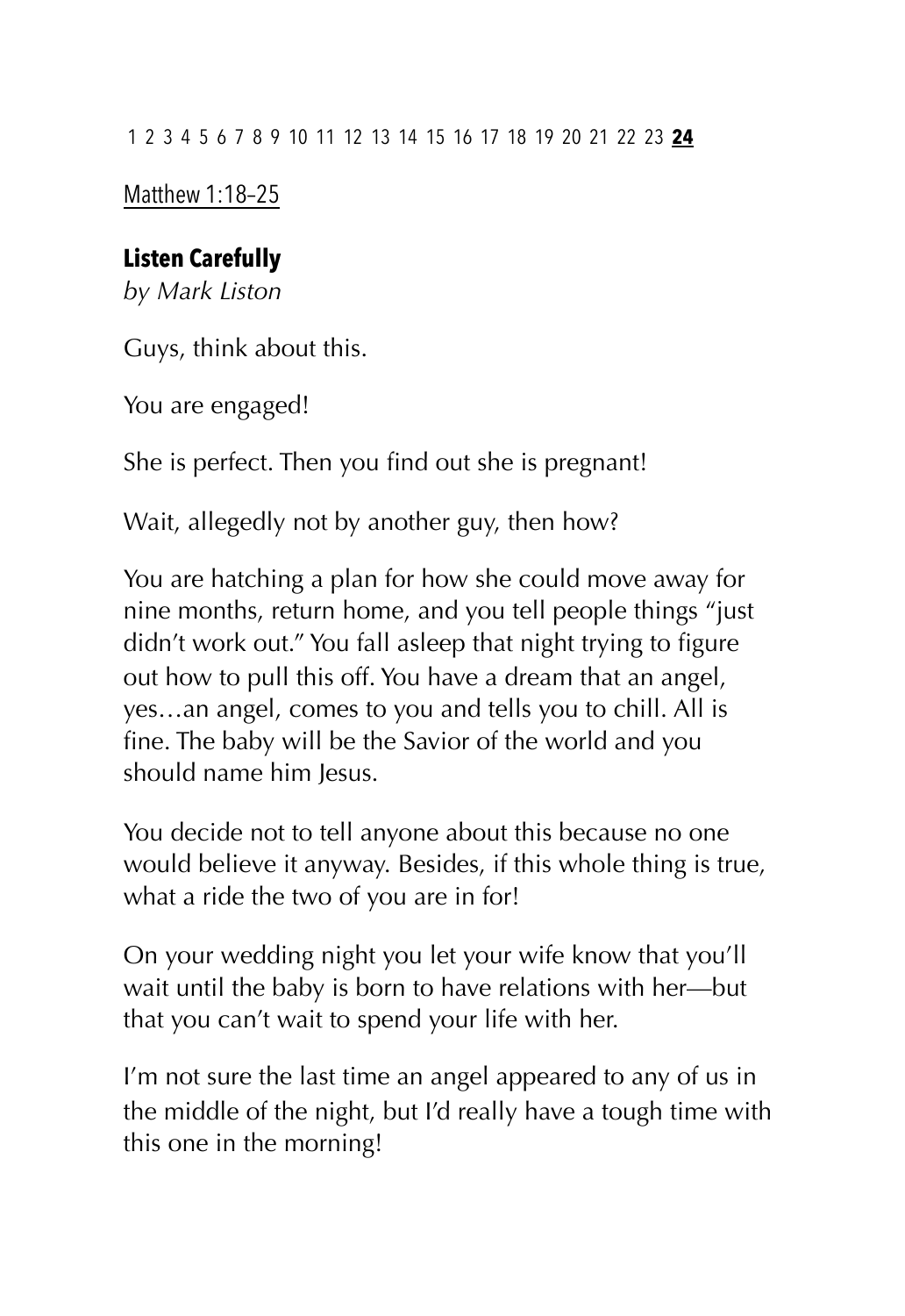How do you know if God is talking to you? Do you listen? Joseph did!